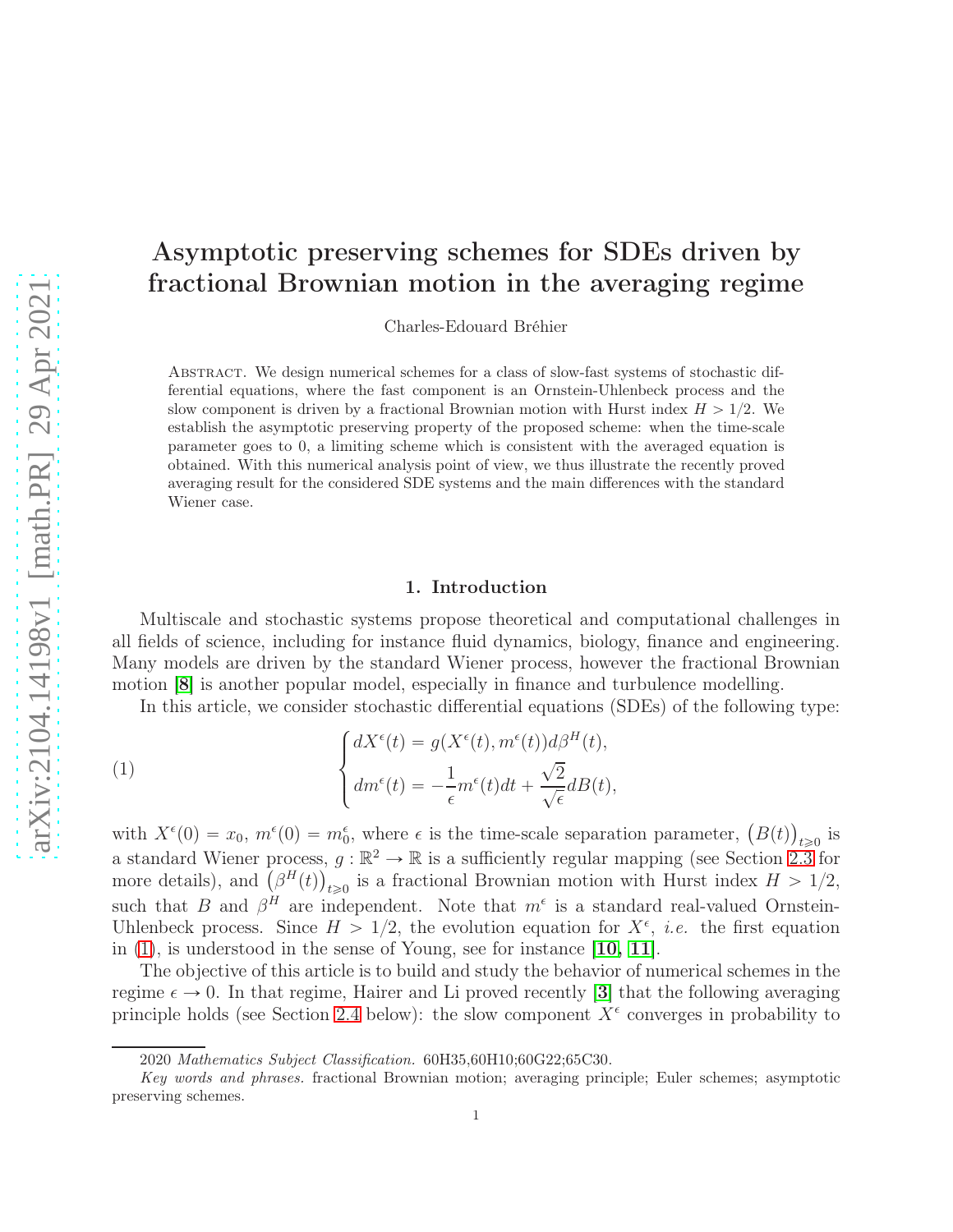the solution  $\overline{X}^{(H)}$  of the averaged equation

(2) 
$$
d\overline{X}^{(H)}(t) = \overline{g}(\overline{X}^{(H)}(t))d\beta^{H}(t),
$$

with initial condition  $\overline{X}^{(H)}(0) = x_0$ , where the averaged coefficient is defined by  $\overline{g}(x) =$  $\mathbb{E}_{m \sim \mathcal{N}(0,1)}[\overline{g}(x,m)]$ . See also [[2,](#page-19-4) [7](#page-19-5)] for other recent contributions dealing with the behavior of multiscale systems driven by fractional Brownian motion. It is worth mentioning that the expression of the averaging principle differs from the case of SDEs driven by standard Wiener processes in two directions: first, if  $H = 1/2$ , the averaged equation is given by

<span id="page-1-2"></span>
$$
d\overline{X}^{(1/2)}(t) = (\overline{g^2}(\overline{X}^{(1/2)}(t)))^{\frac{1}{2}} d\beta^{1/2}(t),
$$

second, if  $H = 1/2$ , the convergence only holds in distribution in general. We refer for instance to [[4,](#page-19-6) [13](#page-19-7)] and to [[12](#page-19-8), Chapter 17] for seminal references on the averaging principle for SDEs driven by standard Wiener processes.

In this article, we revisit the averaging principle from [[3](#page-19-3)] with a numerical analysis point of view: precisely we consider the notion of asymptotic preserving schemes, see the recent contribution [[1](#page-19-9)] for stochastic systems and references therein. We retrieve the same differences between the standard and fractional Brownian motion cases at the discrete time level. Let us now describe the scheme studied in this article: let  $\Delta t$  denote the time-step size, then the scheme is given by

<span id="page-1-0"></span>(3) 
$$
\begin{cases} X_{n+1}^{\epsilon} = X_n^{\epsilon} + g(X_n^{\epsilon}, m_{n+1}^{\epsilon}) \left( \beta^H(t_{n+1}) - \beta^H(t_n) \right) \\ m_{n+1}^{\epsilon} = e^{-\frac{\Delta t}{\epsilon}} m_n^{\epsilon} + \sqrt{1 - e^{-\frac{2\Delta t}{\epsilon}}} \gamma_n, \end{cases}
$$

where  $(\gamma_n)_{n\geqslant 0}$  are independent standard Gaussian random variables. Note that the Ornstein-Uhlenbeck process  $m^{\epsilon}$  is discretized exactly in distribution:  $m_n^{\epsilon}$  and  $m^{\epsilon}(n\Delta t)$  are equal in distribution for all  $n \geq 0$ . The slow component  $X^{\epsilon}$  is discretized using a standard Euler scheme (with an implicit treatment of the fast component). It is well-known that the scheme [\(3\)](#page-1-0) is consistent with the system [\(1\)](#page-0-0) when  $\Delta t \to 0$ , when the parameter  $\epsilon$  is fixed, see for instance [[5,](#page-19-10) [6,](#page-19-11) [9](#page-19-12)] for the study of the Euler schemes and variants for SDEs driven by fractional Brownian motion with Hurst index  $H > 1/2$ .

When the time-scale separation parameter vanishes, *i.e.*  $\epsilon \to 0$ , it is straightforward to check that for all  $n \ge 1$ , one has  $m_n^{\epsilon} \to \gamma_n$ , and  $X_n^{\epsilon} \to X_n^0$ , where the limiting scheme satisfies

.

<span id="page-1-1"></span>(4) 
$$
X_{n+1}^0 = X_n^0 + g(X_n^0, \gamma_n) \left( \beta^H(t_{n+1}) - \beta^H(t_n) \right)
$$

The main result of this article is the consistence of the limiting scheme [\(4\)](#page-1-1) with the averaged equation [\(2\)](#page-1-2), see Theorem [2.2](#page-5-0) below for a rigorous statement: when  $\Delta t \to 0$ ,  $X_N^0$ converges in probability to  $\overline{X}(T)$ , where  $T = N\Delta t$ . This result means that the scheme [\(3\)](#page-1-0) is asymptotic preserving: the following diagram commutes when  $\Delta t, \epsilon \to 0$ 

(5) 
$$
X_N^{\epsilon} \xrightarrow{\Delta t \to 0} X^{\epsilon}(T)
$$

$$
\downarrow_{\epsilon \to 0} \qquad \downarrow_{\epsilon \to 0}
$$

$$
X_N^0 \xrightarrow{\Delta t \to 0} \overline{X}(T).
$$

In practice, this property means that the time-step size  $\Delta t$  can be chosen independently of the time-scale separation parameter  $\epsilon$ , and that the scheme is both consistent with the model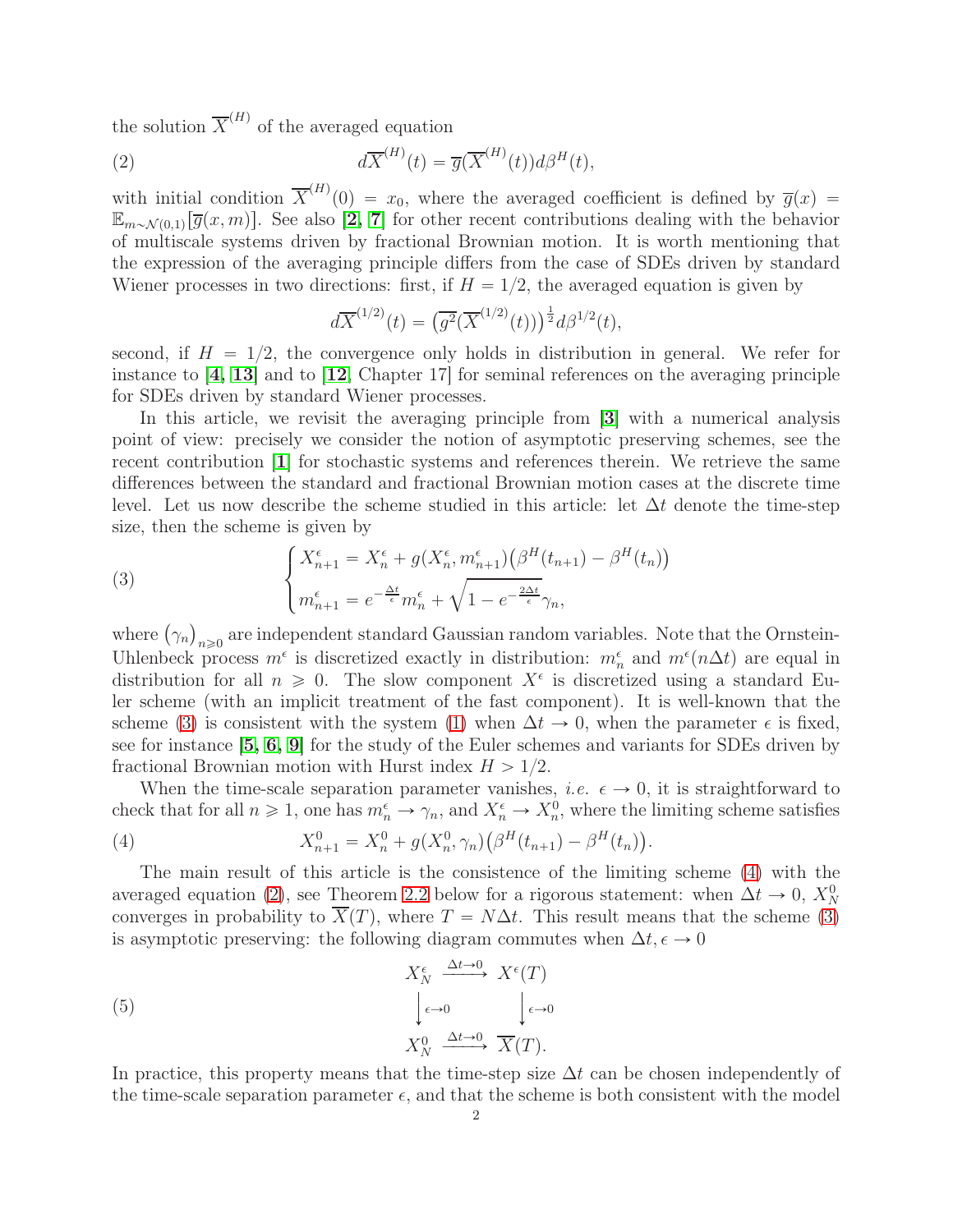when  $\epsilon$  is fixed and able to capture the limiting averaged equation. Asymptotic preserving schemes for SDEs driven by standard Wiener processes have been introduced and studied in the recent preprint [[1](#page-19-9)]. To the best of our knowledge, they have not been studied in the case of SDEs driven by fractional Brownian motion. Our study reveals that the differences seen in the averaging principle at the continuous-time level also appear for the discretization: in the fractional Brownian motion case, the convergence holds in probability (instead of in distribution) and in the limiting equation the average of g (instead of  $g^2$ ) is computed.

Observe that proposing an asymptotic preserving scheme in a stochastic context is not trivial. Like in [[1](#page-19-9)], if the Ornstein-Uhlenbeck component was discretized using a implicit Euler scheme

$$
m_{n+1}^{\epsilon} = \frac{1}{1 + \frac{\Delta t}{\epsilon}} \Big( m_n^{\epsilon} + \sqrt{\frac{\Delta t}{\epsilon}} \gamma_n \Big),
$$

the associated limiting scheme would be given by

$$
X_{n+1} = X_n + g(X_n, 0) (\beta^H(t_{n+1}) - \beta^H(t_n))
$$

instead of [\(4\)](#page-1-1), which is not consistent with [\(2\)](#page-1-2) in general: it is consistent only if  $\overline{g}(x) = g(x, 0)$ for all x. In addition, if the Ornstein-Uhlenbeck process  $(m^{\epsilon}(t))_{t\geqslant0}$  is replaced by an arbitrary ergodic process, the averaging principle still holds (with an appropriate modification of the definition of  $\overline{q}$ , however there is no known construction of an asymptotic preserving scheme in this general case, even in the standard Brownian motion case, to the best of our knowledge.

The main result of this article is proved first for a simplified case, assuming that  $q(x, m)$  $g(m)$  only depends on the variable  $m -$  in that case  $\overline{g}$  is a constant. The proof in the simplified case is elementary, and it is provided in order to exhibit the main ideas and the main differences compared with the standard Brownian motion case. The main result is then proved in the general case, using more technical arguments.

This article is organized as follows. Section [2](#page-2-0) presents notation and preliminary results: in particular assumptions concerning the multiscale SDE system are given in Section [2.3,](#page-3-0) the averaging principle from [[3](#page-19-3)] is presented in Section [2.4,](#page-4-0) numerical schemes are presented in Section [2.5,](#page-4-1) and the main result, Theorem [2.2,](#page-5-0) is stated and discussed in Section [2.6.](#page-5-1) The simplified case  $(g(x, m) = g(m))$  is studied in Section [3,](#page-6-0) in particular the comparison with the standard Brownian motion case is performed in Section [3.2.](#page-7-0) The general case is studied in Section [4.](#page-9-0) Section [5](#page-16-0) is devoted to concluding remarks and perspectives for future works.

# 2. General setting

<span id="page-2-0"></span>To simplify notation, in this article we consider real-valued processes. Up to straightforward modifications the results are generalized to higher dimension.

**2.1.** Notation. Let  $H \in \left(\frac{1}{2}, 1\right)$ , let  $\left(\beta^H(t)\right)_{t \geq 0}$  be a real-valued fractional Brownian motion with Hurst index H, and let  $(B(t))_{t\geq0}$  be a standard real-valued Brownian motion. It is assumed that  $\beta^H$  and B are independent. Let  $\mathcal{F}^H = \sigma\{\beta^H(t); t \geq 0\}$  be the  $\sigma$ -field generated by the fractional Brownian motion  $\beta^H$ . The conditional expectation operator  $\mathbb{E}[\cdot|\mathcal{F}^H]$  is denoted by  $\mathbb{E}^H[\cdot]$  in the sequel.

The time-scale separation parameter is denoted by  $\epsilon$ , without loss of generality  $\epsilon \in (0, 1)$ . The slow variable is denoted by  $X^{\epsilon}$ , whereas the fast variable is denoted by  $m^{\epsilon}$ .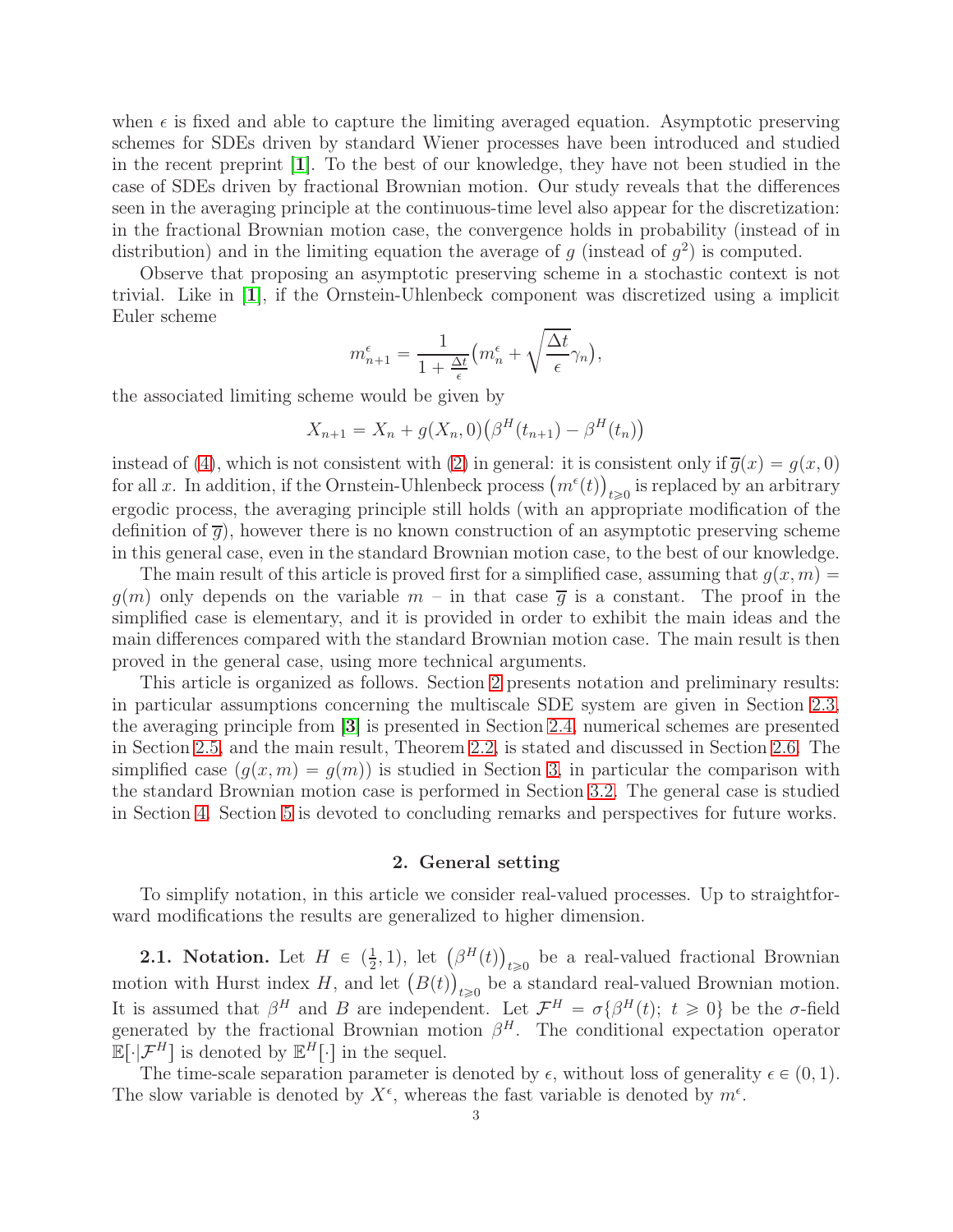2.2. A criterion for convergence in probability. In this article, convergence of random variables is understood as convergence in probability – except in Section [3.2](#page-7-0) where convergence in distribution needs to be considered.

Let us state an elementary criterion to express convergence in probability in terms of convergence of averages. We use the following convention throughout this article: a mapping  $\varphi : \mathbb{R} \to \mathbb{R}$  is said to be of class  $\mathcal{C}_b^K$  for some  $K \in \mathbb{N}$  if it is bounded and K times continuously differentiable, and if its derivatives of order  $1, \ldots, K$  are bounded.

<span id="page-3-1"></span>LEMMA 2.1. Let  $(\Omega, \mathcal{F}, \mathbb{P})$  be a probability space and  $\mathcal{G} \subset \mathcal{F}$  be a  $\sigma$ -field. Let  $K \in \mathbb{N}$ . Let X be a G-measurable real-valued random variable, and let  $(X_N)_{N\in\mathbb{N}}$  be a sequence of real-valued random variables.

The following statements are equivalent.

(i)  $X_N$  converges to X in probability when  $N \to \infty$ : for all  $\eta \in (0, 1)$ ,

<span id="page-3-2"></span>
$$
\mathbb{P}(|X_N - X| > \eta) \underset{N \to \infty}{\to} 0.
$$

(ii) For any function  $\varphi : \mathbb{R} \to \mathbb{R}$  of class  $\mathcal{C}_b^K$ , one has

(6) 
$$
\mathbb{E}\big[\big|\mathbb{E}[\varphi(X_N)|\mathcal{G}] - \varphi(X)\big|\big] \underset{N \to \infty}{\to} 0.
$$

The proof of Lemma [2.1](#page-3-1) is given in the appendix.

The expression of convergence in probability in the form of [\(6\)](#page-3-2) is convenient for several reasons. First, it allows us to provide proofs using Taylor expansion arguments. Second, in the simplified case (g does not depend on x) it allows us to provide an elementary proof and a comparison with the standard Brownian case. Finally, expression [\(6\)](#page-3-2) may be appropriate to exhibit a speed of convergence, however this question goes beyond the scope of this article and is left open for future works.

<span id="page-3-0"></span>2.3. The multiscale stochastic system. In this article, we study multiscale stochastic systems of the type

(7) 
$$
\begin{cases} dX^{\epsilon}(t) = g(X^{\epsilon}(t), m^{\epsilon}(t))d\beta^{H}(t), \\ dm^{\epsilon}(t) = -\frac{1}{\epsilon}m^{\epsilon}(t)dt + \frac{\sqrt{2}}{\sqrt{\epsilon}}dB(t), \end{cases}
$$

with initial conditions  $X^{\epsilon}(0) = x_0$  and  $m^{\epsilon}(0) = m_0$ , which are assumed to be deterministic and independent of the parameter  $\epsilon$ , for simplicity. Assume that  $g : \mathbb{R}^2 \to \mathbb{R}$  is of class  $\mathcal{C}^3$ , with bounded derivatives of order 1, 2, 3. Then the system [\(7\)](#page-3-3) admits a unique solution, such that for all  $t \geq 0$  one has

<span id="page-3-3"></span>
$$
\begin{cases} X^{\epsilon}(t) = x_0 + \int_0^t g(X^{\epsilon}(s), m^{\epsilon}(s)) d\beta^H(s), \\ m^{\epsilon}(t) = e^{-\frac{t}{\epsilon}} m_0 + \sqrt{2} \int_0^t e^{-\frac{t-s}{\epsilon}} dB(s). \end{cases}
$$

Note that  $m^{\epsilon}$  is an Ornstein-Uhlenbeck process, for any value of  $\epsilon \in (0, 1)$ . The stochastic integral in the  $X^{\epsilon}$  component is interpreted as a Young integral.

In Section [3,](#page-6-0) we study a simplified case, where  $g(x, m) = g(m)$  for all  $x, m \in \mathbb{R}^2$ . The general case is studied in Section [4](#page-9-0)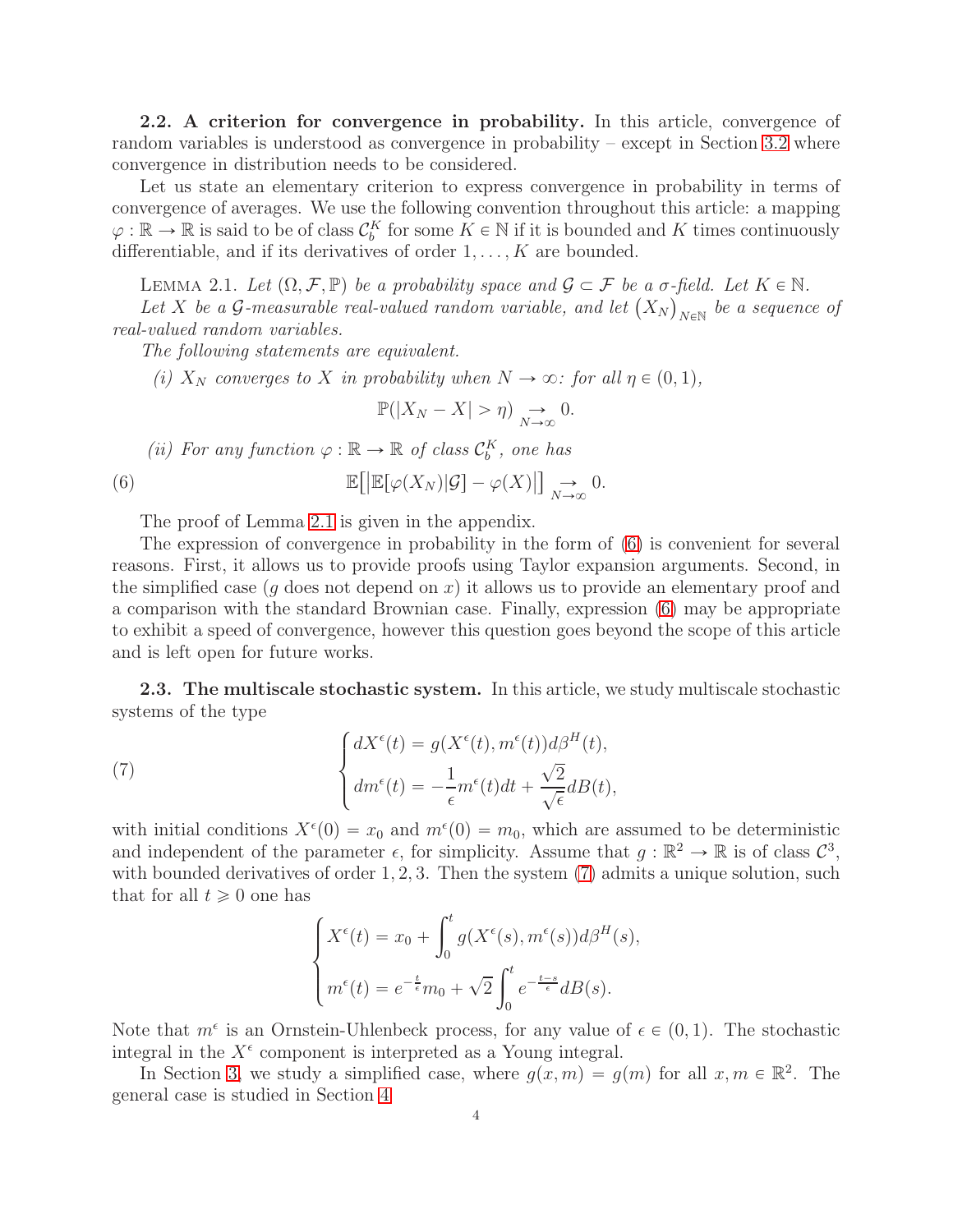<span id="page-4-0"></span>2.4. The averaging principle. The goal of this section is to state the averaging principle result from [[3](#page-19-3)].

Define the averaged coefficient  $\overline{q} : \mathbb{R} \to \mathbb{R}$  as follows

$$
\overline{g}(x) = \int g(x, m) d\nu(m), \quad x \in \mathbb{R},
$$

where  $\nu = \mathcal{N}(0, 1)$  is the standard Gaussian distribution. Note that  $\nu$  is the unique invariant distribution of the Ornstein-Uhlenbeck process  $m^{\epsilon}$ , for all  $\epsilon \in (0, 1)$ , and for every fixed  $t \in (0, \infty)$  and  $x \in \mathbb{R}$ , one has

$$
\mathbb{E}[g(x, m^{\epsilon}(t))] \underset{\epsilon \to 0}{\to} \overline{g}(x).
$$

The mapping  $\overline{g}$  inherits the regularity of the mapping g with respect to the x-variable:  $\overline{g}$  is of class  $\mathcal{C}^3$ , with bounded derivatives of order 1, 2, 3.

Let  $(\overline{X}(t))_{t\geqslant0}$  be the unique solution of the averaged equation

(8) 
$$
d\overline{X}(t) = \overline{g}(\overline{X}(t))d\beta^H(t),
$$

with initial condition  $\overline{X}(0) = x_0$ . One has for all  $t \ge 0$ 

<span id="page-4-6"></span><span id="page-4-3"></span>
$$
\overline{X}(t) = x_0 + \int_0^t \overline{g}(\overline{X}(s))d\beta^H(s),
$$

where the stochastic integral is interpreted in the sense Young sense.

The averaging principle from [[3](#page-19-3)] states that  $X^{\epsilon}$  converges in probability to  $\overline{X}$  when  $\epsilon \to 0$ . In this article, we consider a weaker version: for all  $T \geq 0$ ,  $X^{\epsilon}(T)$  converges in distribution to  $\overline{X}(T)$ . Owing to Lemma [2.1,](#page-3-1) one has the following formulation:

(9) 
$$
\lim_{\epsilon \to 0} \mathbb{E} \big[ \big| \mathbb{E}^H [\varphi(X^{\epsilon}(T))] - \varphi(\overline{X}(T)) \big] \big] = 0
$$

<span id="page-4-1"></span>for every function  $\varphi$  of class  $\mathcal{C}_b^3$ .

2.5. Numerical schemes. Let us introduce the numerical scheme studied in this article. Let  $T \in (0, \infty)$  and let  $\Delta t$  denote the time-step size. We assume that  $T = N\Delta t$  where  $N \in \mathbb{N}$  is an integer. Set  $t_n = n\Delta t$  and  $\gamma_n = \Delta t^{-1/2} (B(t_{n+1}) - B(t_n))$  for all  $n \geq 0$ . For any values of the time-scale separation parameter  $\epsilon$  and of the time-step size  $\Delta t$ , the numerical scheme is defined by the recursion

<span id="page-4-4"></span>(10) 
$$
\begin{cases} X_{n+1}^{\epsilon} = X_n^{\epsilon} + g(X_n^{\epsilon}, m_{n+1}^{\epsilon}) \left( \beta^H(t_{n+1}) - \beta^H(t_n) \right) \\ m_{n+1}^{\epsilon} = e^{-\frac{\Delta t}{\epsilon}} m_n^{\epsilon} + \sqrt{1 - e^{-\frac{2\Delta t}{\epsilon}}} \gamma_n, \end{cases}
$$

with  $x_0^{\epsilon} = x_0$  and  $m_0^{\epsilon} = m_0$ . To simplify notation, the convention  $\delta \beta_n^H = \beta^H(t_{n+1}) - \beta^H(t_n)$ is used below.

When  $\epsilon \to 0$ , with fixed time-step size  $\Delta t$ , it is straightforward to prove that  $X_n^{\epsilon} \to X_n^0$ (in probability), for all  $n \geq 0$ , where

(11) 
$$
X_{n+1}^0 = X_n^0 + g(X_n^0, \gamma_n) \left( \beta^H(t_{n+1}) - \beta^H(t_n) \right),
$$

with  $X_0^0 = x_0$ .

<span id="page-4-5"></span><span id="page-4-2"></span>Let us finally introduce the auxiliary scheme

(12) 
$$
\overline{X}_{n+1} = \overline{X}_n + \overline{g}(\overline{X}_n) \left( \beta^H(t_{n+1}) - \beta^H(t_n) \right),
$$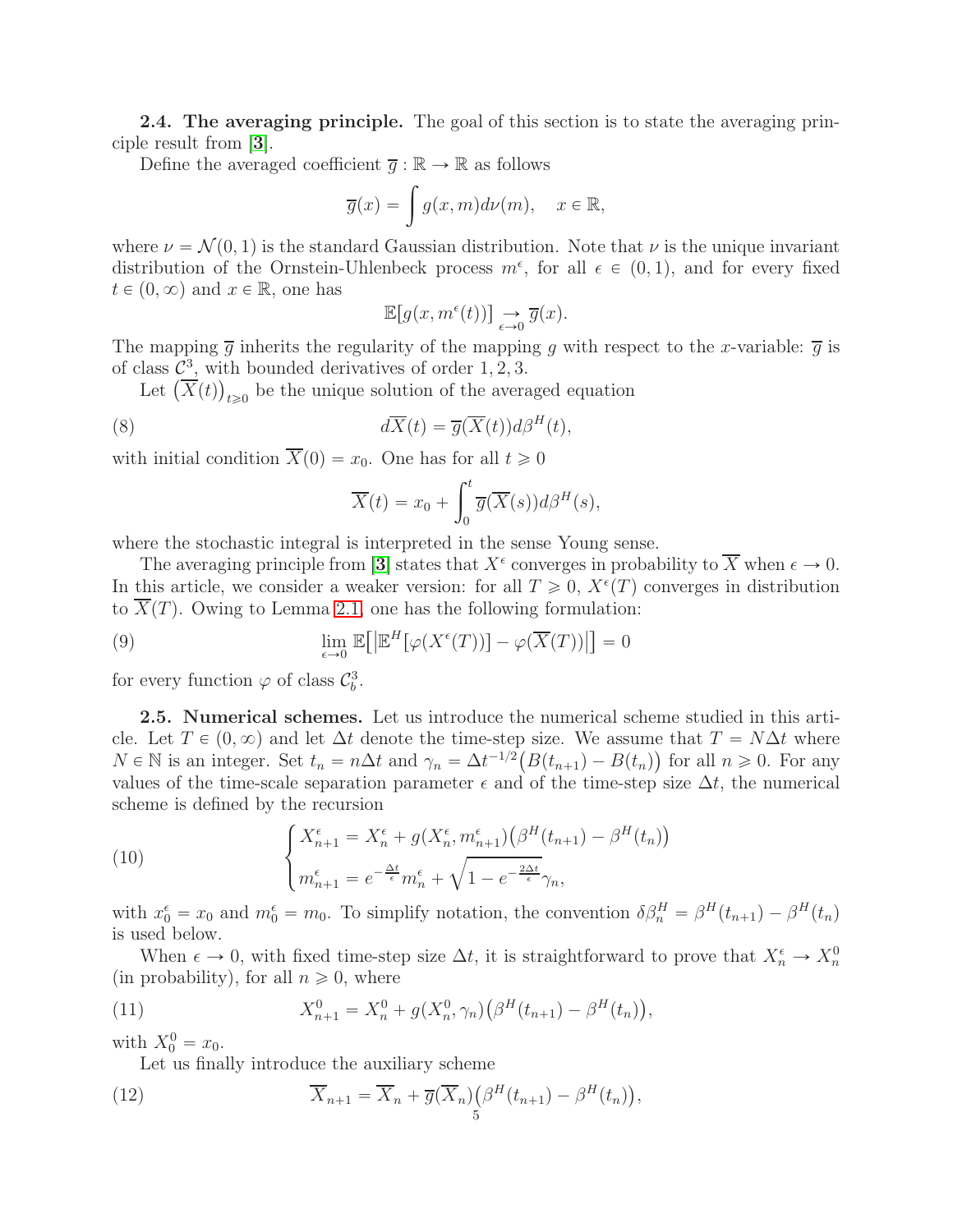for all  $n \geq 0$ , with  $\overline{X}_0 = x_0$ . Note that the auxiliary scheme [\(12\)](#page-4-2) is the standard Euler scheme with time-step size  $\Delta t$  applied to the averaged equation [\(8\)](#page-4-3).

<span id="page-5-1"></span>2.6. Asymptotic preserving property. We are now in position to state the main result of this article.

<span id="page-5-0"></span>THEOREM 2.2. The scheme  $(10)$  is asymptotic preserving: the following diagram commutes

<span id="page-5-4"></span>(13) 
$$
X_N^{\epsilon} \xrightarrow{\Delta t \to 0} X^{\epsilon}(T)
$$

$$
\downarrow_{\epsilon \to 0} \qquad \downarrow_{\epsilon \to 0}
$$

$$
X_N^0 \xrightarrow{\Delta t \to 0} \overline{X}(T)
$$

where convergence is understood as convergence in probability, and  $T = N\Delta t$ , with arbitrary fixed  $T \in (0, \infty)$ .

The asymptotic preserving property can be rewritten as follows: for any real-valued map $ping \varphi$  of class  $\mathcal{C}^3_b$ , one has

<span id="page-5-2"></span>(14) 
$$
\lim_{\Delta t \to 0} \lim_{\epsilon \to 0} \mathbb{E}\big[\big|\mathbb{E}^H[\varphi(X_N^{\epsilon})] - \varphi(\overline{X}(T))\big|\big] = \lim_{\epsilon \to 0} \lim_{\Delta t \to 0} \mathbb{E}\big[\big|\mathbb{E}^H[\varphi(X_N^{\epsilon})] - \varphi(\overline{X}(T))\big|\big] = 0.
$$

The reformulation [\(14\)](#page-5-2) is due to the criterion for convergence in probability given by Lemma [2.1.](#page-3-1) In order to prove Theorem [2.2,](#page-5-0) we only need to prove that the limiting scheme is consistent with the averaged equation, i.e. that the following result holds.

<span id="page-5-3"></span>PROPOSITION 2.3. Let  $T \in (0, \infty)$ , and let the time-step size  $\Delta t$  satisfy  $T = N\Delta t$ , with  $N \in \mathbb{N}$ .

Let  $(X_n^0)_{n\geqslant 0}$  be given by the limiting scheme [\(11\)](#page-4-5), and let  $(\overline{X}_n)_{n\geqslant 0}$  be given by the aux-iliary scheme [\(12\)](#page-4-2), with  $X_0^0 = \overline{X}_0 = x_0$ .

For any real-valued mapping  $\varphi$  of class  $\mathcal{C}_b^3$ , one has

$$
\lim_{\Delta t \to 0} \mathbb{E}\big[ \big| \mathbb{E}^H[\varphi(X_N^0)] - \varphi(\overline{X}_N) \big| \big] = 0.
$$

REMARK 2.4. In the simplified case (Section [3\)](#page-6-0), it is sufficient to assume that the functions  $\varphi$  are of class  $\mathcal{C}_b^2$ .

Let us provide the proof of Theorem [2.2,](#page-5-0) assuming that Proposition [2.3](#page-5-3) holds.

PROOF OF THEOREM [2.2.](#page-5-0) On the one hand, for fixed  $\Delta t$ ,  $X_N^{\epsilon}$  converges in probability to  $X_N^0$  when  $\epsilon \to 0$ , by construction of the scheme. Note that the auxiliary scheme  $(12)$ is consistent with the averaged equation, see for instance [[5,](#page-19-10) [6,](#page-19-11) [9](#page-19-12)]: when  $\Delta t \to 0$ ,  $\overline{X}_N$ converges in probability to  $\overline{X}(T)$ . Owing to Proposition [2.3](#page-5-3) and to Lemma [2.1,](#page-3-1) we deduce that  $X_N^0$  converges to  $\overline{X}(T)$  in probability when  $\Delta t \to 0$ .

On the other hand, for fixed  $\epsilon$ , the scheme [\(10\)](#page-4-4) is consistent with [\(7\)](#page-3-3) when  $\Delta t \to 0$ , in particular  $X_N^{\epsilon}$  converges in probability to  $X^{\epsilon}(T)$ , see for instance [[5,](#page-19-10) [6,](#page-19-11) [9](#page-19-12)]. Owing to the averaging principle, one has [\(9\)](#page-4-6), which means that  $X^{\epsilon}(T)$  converges to  $\overline{X}(T)$  in probability when  $\epsilon \rightarrow 0$ .

We thus conclude that the diagram [\(13\)](#page-5-4) commutes, where convergence is understood as convergence in probability, thus the scheme is asymptotic preserving.  $\Box$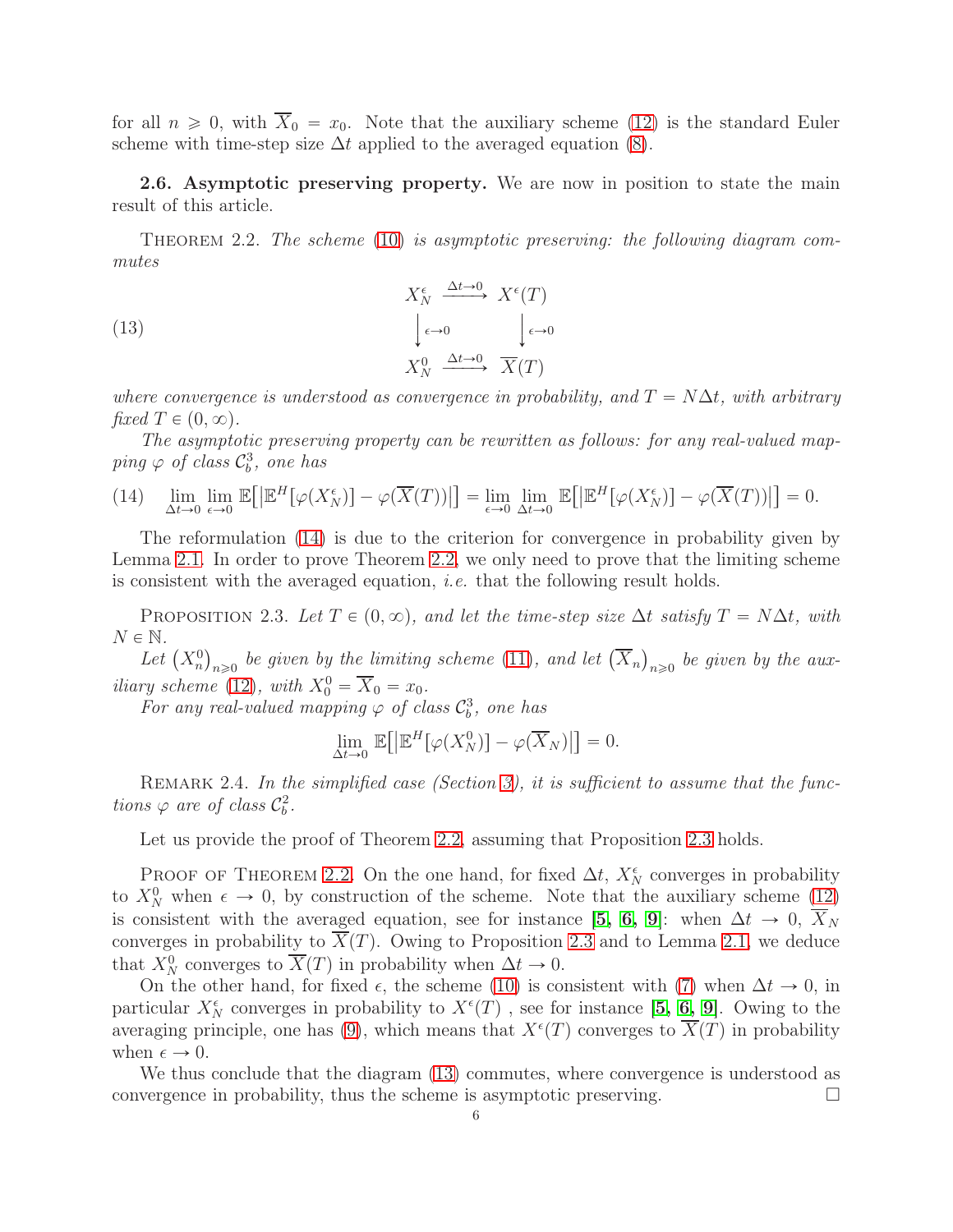It only remains to prove Proposition [2.3.](#page-5-3) The proof is given first in the simplified case  $(g \text{ does not depend on } x)$  in Section [3,](#page-6-0) then in the general case in Section [4.](#page-9-0) The proof in the simplified case is elementary and is given for pedagogical reasons and to illustrate the differences with the standard Brownian motion case. The analysis of the general case requires more technical arguments.

#### 3. Study of the simplified problem

<span id="page-6-0"></span>In this section, we assume that the mapping g only depends on m: one has  $g(x, m) = g(m)$ for all  $(x, m) \in \mathbb{R}^2$ . Then the averaged quantity  $\overline{g}$  is a constant:

$$
\overline{g} = \int g(m)d\nu(m).
$$

In addition, note that one has  $\overline{X}_n = \overline{X}(t_n) = x_0 + \overline{g} \beta^H(t_n)$  for all  $n \geq 0$ .

REMARK 3.1. In the simplified case, it is sufficient to assume that q is globally Lipschitz continuous.

Below, first we provide the proof of Proposition [2.3](#page-5-3) in this case, second we provide a comparison with the case where the fractional Brownian motion  $\beta^H$  with  $H > 1/2$  is replaced by a standard Brownian motion  $\beta$ . We illustrate the two main fundamental differences: in the latter case the convergence is understood as convergence in distribution, and the averaged equation is not given by averaging  $g$  – one needs to average  $g^2$ .

The standard Brownian motion case is already well-understood (see for instance [[12](#page-19-8), Chapter [1](#page-19-9)7 for the averaging principle and  $|1|$  for the design and analysis of asymptotic preserving schemes), however we provide details for pedagocial reasons – and the presentation differs from  $|1|$  $|1|$  $|1|$ .

# 3.1. Proof of Proposition [2.3](#page-5-3) in the simplified case.

PROOF OF PROPOSITION [2.3](#page-5-3) IN THE SIMPLIFIED CASE. Let us introduce a family of auxiliary random variables: for all  $n \in \{0, \ldots, N\}$ , set

$$
X_N^{(n)} = x_0 + \sum_{k=0}^{n-1} \overline{g} \delta \beta_k^H + \sum_{k=n}^{N-1} g(\gamma_k) \delta \beta_k^H.
$$

Note that by construction, one has  $X_N^0 = X_N^{(0)}$  and  $\overline{X}_N = X_N^{(N)}$ . In addition, for all  $n \in \{0, ..., N-1\}$ , set  $S_N^{(n)} = x_0 + \sum_{k=0}^{n-1} \overline{g} \delta \beta_k^H + \sum_{k=n+1}^{N-1} g(\gamma_k) \delta \beta_k^H$ . Then one has

$$
X_N^{(n)} = S_N^{(n)} + g(\gamma_n)\delta\beta_n^H
$$
  

$$
X_N^{(n+1)} = S_N^{(n)} + \overline{g}\delta\beta_n^H.
$$

for all  $n \in \{0, ..., N - 1\}$ .

Let  $\varphi$  be of class  $\mathcal{C}_{b}^{2}$  (we take  $K = 2$  when applying Lemma [2.1](#page-3-1) in the simplified case). Observe that  $\overline{X}_N$  is  $\mathcal{F}^H$ -measurable, thus one has  $\mathbb{E}^H[\varphi(\overline{X}_N)] = \varphi(\overline{X}_N)$ . Using a telescoping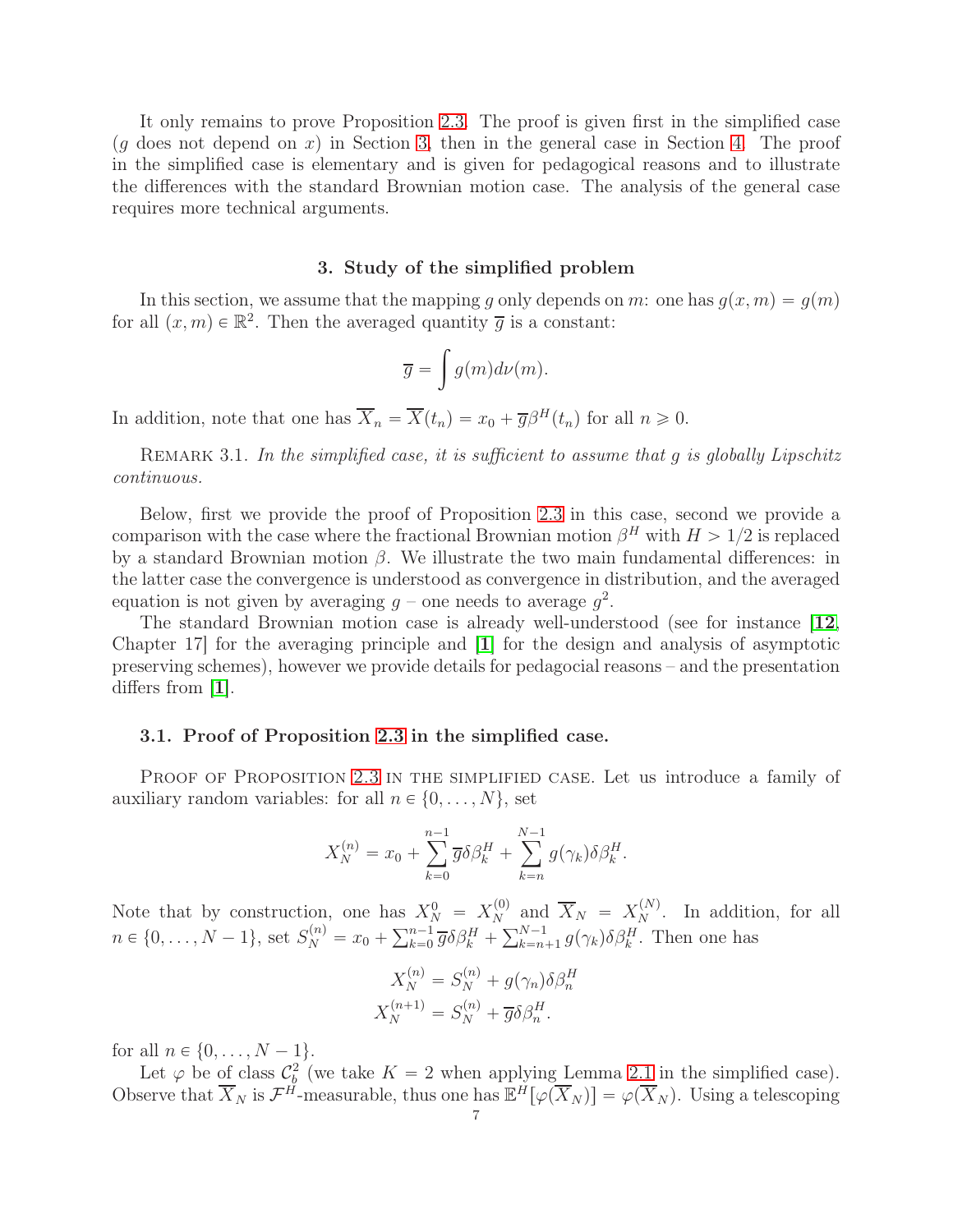sum argument and a second-order Taylor expansion, one obtains

$$
\mathbb{E}^{H}[\varphi(X_{N}^{0})] - \varphi(\overline{X}_{N}) = \mathbb{E}^{H}[\varphi(X_{N}^{(0)})] - \mathbb{E}^{H}[\varphi(X_{N}^{(N)})]
$$
\n
$$
= \sum_{n=0}^{N-1} (\mathbb{E}^{H}[\varphi(X_{N}^{(n)})] - \mathbb{E}^{H}[\varphi(X_{N}^{(n+1)})])
$$
\n
$$
= \sum_{n=0}^{N-1} (\mathbb{E}^{H}[\varphi(S_{N}^{(n)} + g(\gamma_{n})\delta\beta_{n}^{H})] - \mathbb{E}^{H}[\varphi(S_{N}^{(n)} + \overline{g}\delta\beta_{n}^{H})])
$$
\n
$$
= \sum_{n=0}^{N-1} \mathbb{E}^{H}[\varphi'(S_{N}^{(n)}) (g(\gamma_{n}) - \overline{g})]\delta\beta_{n}^{H} + \sum_{n=0}^{N-1} O(|\delta\beta_{n}^{H}|^{2}).
$$

On the one hand, since the random variables  $(\gamma_n)_{0 \le n \le N-1}$  are independent, and are independent of  $\beta^H$ , one has

$$
\mathbb{E}^H[\varphi'(S_N^{(n)})(g(\gamma_n)-\overline{g})] = \mathbb{E}^H[\varphi'(S_N^{(n)})]\mathbb{E}[g(\gamma_n)-\overline{g}] = 0
$$

by definition of  $\overline{g}$ . Indeed, observe that  $S_N^{(n)}$  only depends on  $\gamma_k$  with  $k \neq n$ , and on  $\beta^H$ .

On the other hand, since the Hurst index satisfies  $H > 1/2$ , one has

$$
\sum_{n=0}^{N-1} \mathbb{E}[|\delta \beta_n^H|^2] = \mathcal{O}\big(\Delta t^{2H-1}\big) \underset{\Delta t \to 0}{\longrightarrow} 0.
$$

Gathering the estimates then gives the required convergence result: for all functions  $\varphi$  of class  $\mathcal{C}_b^2$ , one has

$$
\mathbb{E}\big[\big|\mathbb{E}^H[\varphi(X_N^0)\big] - \varphi(\overline{X}_N)\big|\big] \underset{\Delta t \to 0}{\to} 0
$$

which concludes the proof of Proposition [2.3](#page-5-3) in the simplified case.  $\Box$ 

REMARK 3.2. The proof above provides a rate of convergence  $2H - 1$ , which is consistent with the rate of convergence of the standard Euler scheme for SDEs driven by fractional Brownian motion.

<span id="page-7-0"></span>3.2. Comparison with the standard Brownian Motion case. The objective of this section is to provide a comparison with the situation where the fractional Brownian motion  $\beta^H$  is replaced by a standard Brownian motion  $\beta$  (independent of B). We thus consider the system

(15) 
$$
\begin{cases} dX^{\epsilon}(t) = g(m^{\epsilon}(t))d\beta(t), \\ dm^{\epsilon}(t) = -\frac{1}{\epsilon}m^{\epsilon}(t)dt + \frac{\sqrt{2}}{\sqrt{\epsilon}}dB(t). \end{cases}
$$

The associated numerical scheme is defined by

<span id="page-7-1"></span>(16) 
$$
\begin{cases} X_{n+1}^{\epsilon} = X_n^{\epsilon} + g(m_{n+1}^{\epsilon}) \left( \beta(t_{n+1}) - \beta(t_n) \right) \\ m_{n+1}^{\epsilon} = e^{-\frac{\Delta t}{\epsilon}} m_n^{\epsilon} + \sqrt{1 - e^{-\frac{2\Delta t}{\epsilon}}} \gamma_n, \end{cases}
$$

with initial conditions  $X^{\epsilon}(0) = X_0^{\epsilon} = x_0$  and  $m^{\epsilon}(0) = m_0^{\epsilon} = m_0$ .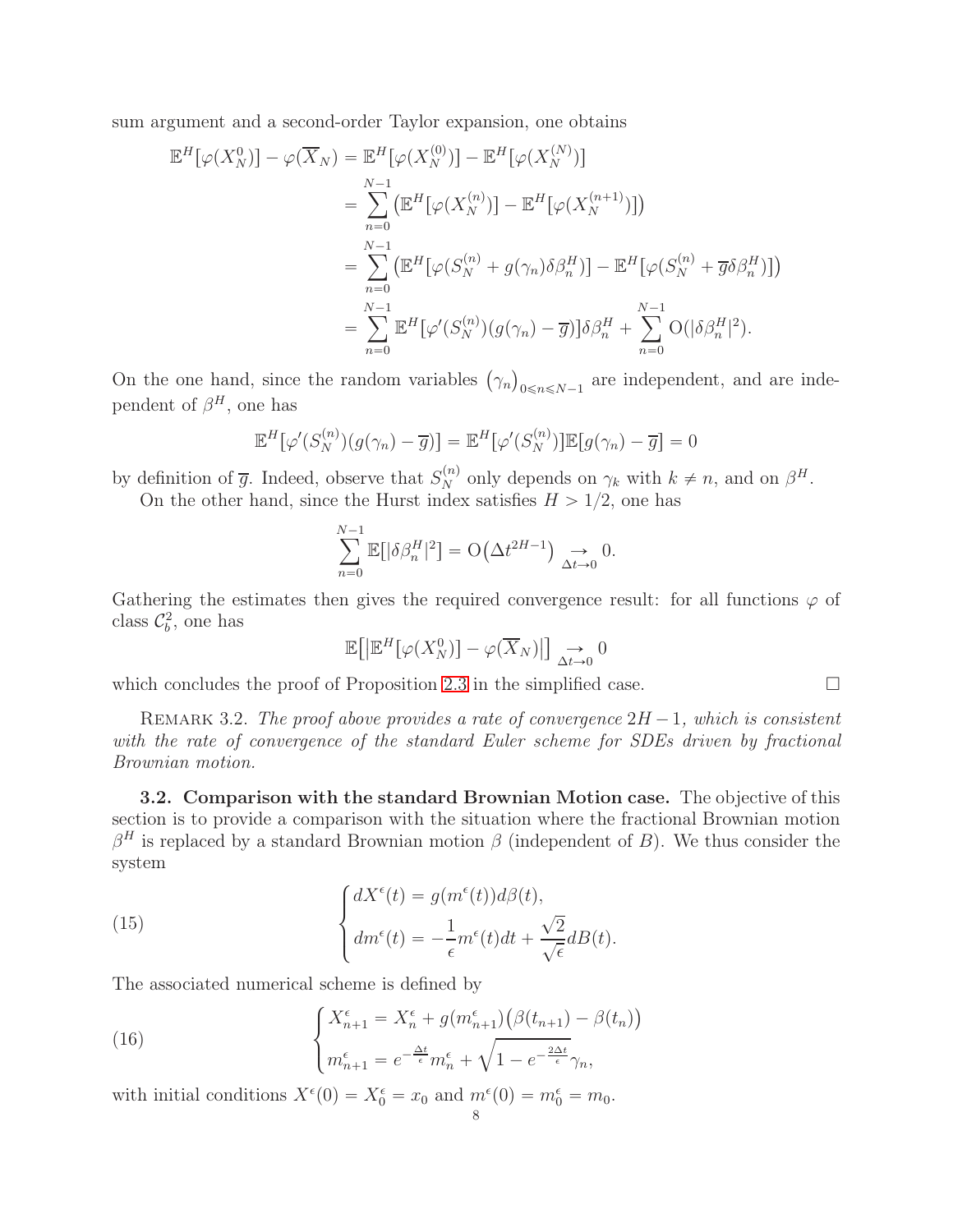On the one hand, in that setting the averaging principle holds as follows:  $X^{\epsilon}$  converges in distribution to  $\overline{X}$  defined by

$$
\overline{X}(t) = x_0 + \left(\overline{g^2}\right)^{\frac{1}{2}} \beta(t)
$$

with  $\overline{g^2} = \int g^2 d\nu$ . Note that in general  $\overline{g^2} > \overline{g}^2$ .

On the other hand, for fixed  $\Delta t > 0$ , one has the convergence result (in probability)  $X_n^{\epsilon} \to X_n^0$  for all  $n \in \{0, \ldots, N\}$ , where

$$
X_{n+1}^{0} = X_{n}^{0} + g(\gamma_{n}) (\beta(t_{n+1}) - \beta(t_{n})).
$$

The scheme [\(16\)](#page-7-1) is asymptotic preserving, when convergence is understood in distribution.

PROPOSITION 3.3. The limiting scheme is consistent, for convergence in distribution, with the averaged equation. More precisely, let  $T \in (0, \infty)$  and let  $\varphi$  be of class  $\mathcal{C}_b^3$ . Then

$$
\lim_{\Delta t \to 0} \lim_{\epsilon \to 0} \mathbb{E}[\varphi(X_N^{\epsilon})] = \lim_{\epsilon \to 0} \lim_{\Delta t \to 0} \mathbb{E}[\varphi(X_N^{\epsilon})] = \mathbb{E}[\varphi(\overline{X}(T))].
$$

The result above is an immediate consequence of [[1](#page-19-9), Theorem 3.7]. However, for pedagogical reasons, we provide a proof of the consistency of the limiting scheme with the averaged equation, using the same approach as in the proof of Proposition [2.3](#page-5-3) above in the simplified case. This allows us to give a comparison of the standard and fractional Brownian motion cases.

PROOF. As in the proof of Proposition [2.3](#page-5-3) (in the simplified case) above, introduce the following family of random variables: for all  $n \in \{0, \ldots, N\}$  define

$$
X_N^{(n)} = x_0 + \sum_{k=0}^{n-1} (\overline{g^2})^{\frac{1}{2}} \delta \beta_k + \sum_{k=n}^{N-1} g(\gamma_k) \delta \beta_k.
$$

Note that by construction, one has  $X_N^0 = X_N^{(0)}$  and  $\overline{X}(t_N) = X_N^{(N)}$ . In addition, for all  $n \in \{0, \ldots, N-1\}$ , set  $S_N^{(n)} = x_0 + \sum_{k=0}^{n-1} (\overline{g^2})^{\frac{1}{2}} \delta \beta_k + \sum_{k=n+1}^{N-1} g(\gamma_k) \delta \beta_k$ . Then one has

$$
X_N^{(n)} = S_N^{(n)} + g(\gamma_n)\delta\beta_n
$$
  

$$
X_N^{(n+1)} = S_N^{(n)} + \left(\overline{g^2}\right)^{\frac{1}{2}} \delta\beta_n.
$$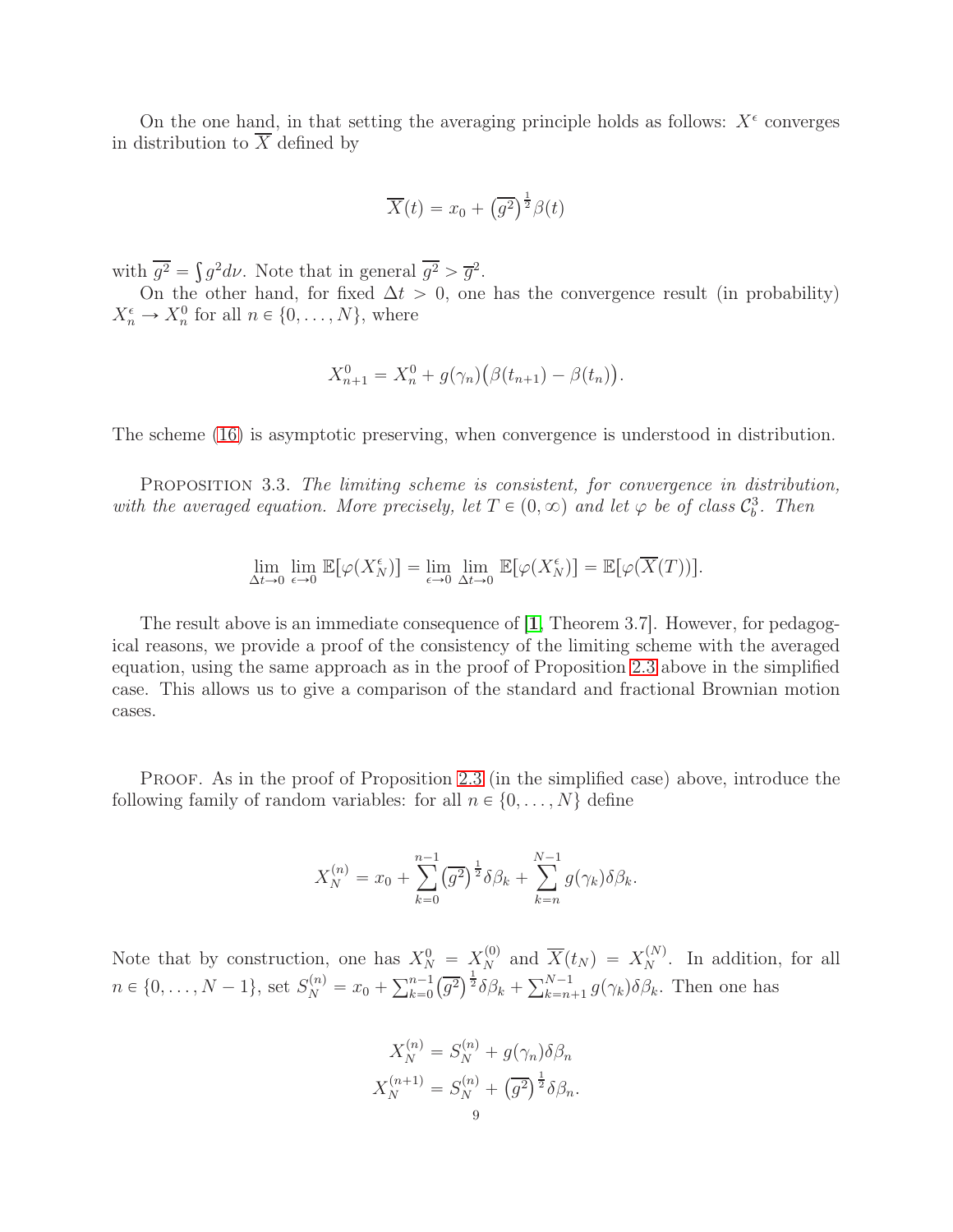Let  $\varphi$  be of class  $\mathcal{C}_b^3$ . Using a telescoping sum argument and a third-order Taylor expansion, one obtains

$$
\mathbb{E}^{H}[\varphi(X_{N}^{0})] - \varphi(\overline{X}(t_{N})) = \mathbb{E}^{H}[\varphi(X_{N}^{(0)})] - \mathbb{E}^{H}[\varphi(X_{N}^{(N)})]
$$
\n
$$
= \sum_{n=0}^{N-1} (\mathbb{E}^{H}[\varphi(X_{N}^{(n)})] - \mathbb{E}^{H}[\varphi(X_{N}^{(n+1)})])
$$
\n
$$
= \sum_{n=0}^{N-1} (\mathbb{E}^{H}[\varphi(S_{N}^{(n)} + g(\gamma_{n})\delta\beta_{n})] - \mathbb{E}^{H}[\varphi(S_{N}^{(n)} + (\overline{g^{2}})^{\frac{1}{2}}\delta\beta_{n})])
$$
\n
$$
= \sum_{n=0}^{N-1} \mathbb{E}^{H}[\varphi'(S_{N}^{(n)}) (g(\gamma_{n}) - (\overline{g^{2}})^{\frac{1}{2}})\delta\beta_{n}]
$$
\n
$$
+ \frac{1}{2} \sum_{n=0}^{N-1} \mathbb{E}^{H}[\varphi'(S_{N}^{(n)}) (g^{2}(\gamma_{n}) - \overline{g^{2}})\delta\beta_{n}^{2}]
$$
\n
$$
+ \sum_{n=0}^{N-1} \mathcal{O}(|\delta\beta_{n}|^{3}).
$$

The first order term vanishes in expectation, since the increments of the standard Brownian motion  $\beta$  are independent. Indeed, observe that the random variables  $S_N^{(n)}$ ,  $\gamma_n$  and  $\delta\beta_n$  are independent: for all  $n \in \{0, \ldots, N - 1\}$ 

$$
\mathbb{E}\big[\mathbb{E}^H[\varphi'(S_N^{(n)})(g(\gamma_n)-\overline{(g^2)}^{\frac{1}{2}})\delta\beta_n]\big] = \mathbb{E}[\varphi'(S_N^{(n)})]\mathbb{E}[g(\gamma_n)-\overline{(g^2)}^{\frac{1}{2}}]\mathbb{E}[\delta\beta_n] = 0,
$$
  

$$
\mathbb{E}[\delta\beta_n] = 0.
$$

using  $\mathbb{E}[\delta \beta_n]$ 

The second order term vanishes almost surely by the definition of the averaged coefficient  $g^2$ : for all  $n \in \{0, ..., N-1\}$ , using the independence of the increments of the standard Brownian motion  $\beta$  one has

$$
\mathbb{E}^H[\varphi'(S_N^{(n)})(g^2(\gamma_n) - \overline{g^2})\delta\beta_n^2] = \mathbb{E}^H[\varphi'(S_N^{(n)})]\mathbb{E}[g^2(\gamma_n) - \overline{g^2}]\Delta t = 0.
$$

Finally, the last term satisfies  $\sum_{n=0}^{N-1} \mathbb{E}|\delta \beta_n|^3 = O(\Delta t^{\frac{1}{2}}) \longrightarrow_{\Delta t \to 0} 0$ .

Gathering the estimates gives the required convergence result

$$
\lim_{\Delta t \to 0} \left| \mathbb{E}[\varphi(X_N^0)] - \mathbb{E}[\varphi(\overline{X}(T))] \right| = 0
$$

and concludes the proof.

In the proof above, we can exhibit the two main differences between the fractional and standard Brownian motion case. In the latter case, the first order terms of the Taylor expansion only vanishes in expectation, hence the need to consider convergence in distribution. In addition, the averaging procedure is only visible in the second order terms of the Taylor expansion, hence a different expression of the averaged coefficient, whereas it is visible in the first order term in the fractional Brownian motion case.

#### 4. Study of the general case

<span id="page-9-0"></span>The analysis of the general case requires more involved techniques, compared with the simplified case. We first state the useful auxiliary results in Section [4.1,](#page-10-0) and give the proof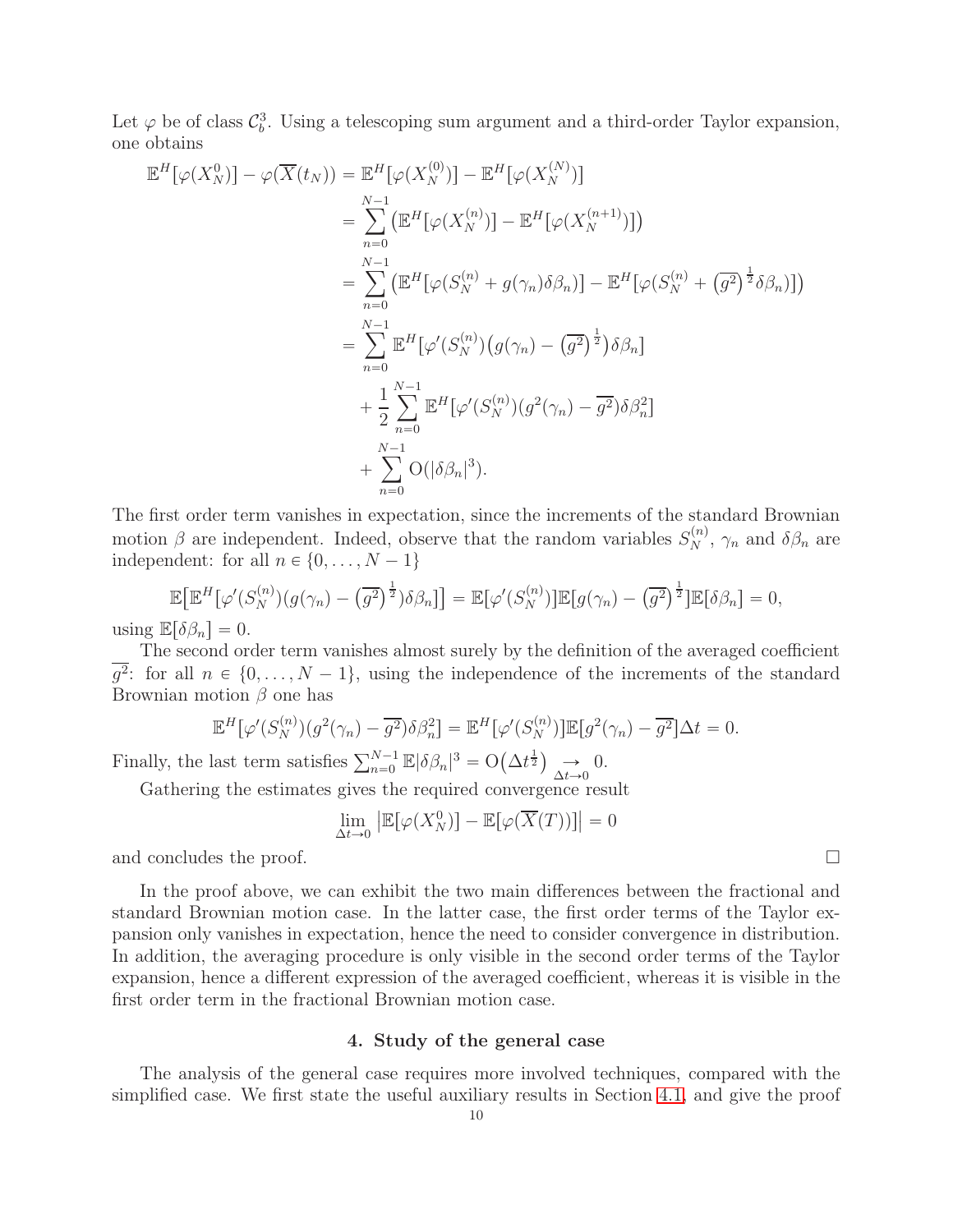of Proposition [2.3](#page-5-3) in Section [4.2.](#page-12-0) The proof of an auxiliary result stated in Section [4.1](#page-10-0) is given in Section [4.3.](#page-13-0)

<span id="page-10-0"></span>4.1. Auxiliary results. Let us state the main auxiliary results which are used in Section [4.2](#page-12-0) below to prove Proposition [2.3.](#page-5-3)

Let  $T \in (0, \infty)$  be fixed. For all  $\alpha \in (0, 1)$ , if  $f : [0, T] \to \mathbb{R}$  is a real-valued function, set

<span id="page-10-1"></span>
$$
||f||_{\alpha} = \sup_{0 \leq t_1 < t_2 \leq T} \frac{|f(t_2) - f(t_1)|}{|t_2 - t_1|}.
$$

Recall that f is  $\alpha$ -Hölder continuous if  $||f||_{\alpha} < \infty$ .

First, the trajectories of a fractional Brownian motion  $(\beta^H(t))_{0 \leq t \leq T}$  with Hurst index H are  $\alpha$ -Hölder continuous, for all  $\alpha \in (0, H)$ . More precisely, for all  $\alpha \in (0, H)$ , there exists an almost surely finite random variable  $C_{\alpha}$ , such that

(17) }β <sup>H</sup>}<sup>α</sup> <sup>ď</sup> <sup>C</sup>α,

moreover  $\mathbb{E}[C_{\alpha}^{m}] < \infty$  for all  $m \in \mathbb{N}$ . The property [\(17\)](#page-10-1) is a consequence of the Kolmogorov regularity criterion, using the equality  $\mathbb{E}[|\beta^H(t_2) - \beta^H(t_1)|^2] = |t_2 - t_1|^{2H}$  and the fact that  $\beta^H$  is a Gaussian process.

Next, in order to study discrete-time processes, it is convenient to introduce the following variant of the Hölder semi-norms. Let  $\Delta t$  denote the time-step size, with the condition  $T = N\Delta t$  for some  $N \in \mathbb{N}$ . For every  $t \in [0, T]$ , let  $\ell(t) \in [0, T]$  be defined by  $\ell(t) = n\Delta t$  for all  $t \in [n\Delta t, (n+1)\Delta t), n \in \{0, ..., N-1\}$  and  $\ell(T) = T$ . To simplify notation, we omit the dependence of  $\ell$  with respect to  $\Delta t$ . For all  $\alpha \in (0, 1)$  and  $0 \leq a \leq b \leq T$ , if  $f : [0, T] \to \mathbb{R}$ is a real-valued function, set

$$
||f||_{a,b,\alpha,\Delta t} = \sup_{a \leq t_1 < t_2 \leq b;\ell(t_1) = t_1} \frac{|f(t_2) - f(t_1)|}{|t_2 - t_1|}.
$$

Observe that the only change in the definition is the condition  $\ell(t_1) = t_1$ . The dependence with respect to the left and right hand points of the interval is also made explicit (we only need  $a = 0$  and  $b = T$  for the standard version  $\|\cdot\|_{\alpha}$ .

In the sequel, we employ the following result to estimate Young integrals.

<span id="page-10-2"></span>LEMMA 4.1. Let  $z = (z(t))_{0 \leq t \leq T}$  be a  $\alpha$ -Hölder continuous real-valued function with  $\alpha \in (0, 1)$ . Let  $M \in \mathbb{N}$ , and let  $F : \mathbb{R}^M \to \mathbb{R}$  be a continuously differentiable function.

Assume that real-valued mappings  $y_1, \ldots, y_M$  satisfy  $||y_m||_{\alpha', \Delta t} < \infty$  for all  $m = 1, \ldots, M$ , for some  $\alpha' \in (0, 1)$  such that  $\alpha + \alpha' > 1$ .

Then there exists  $C \in (0, \infty)$ , which does not depend on  $\Delta t$ , such that the following holds: for all  $s, t \in [0, T]$  such that  $\ell(s) = s$ , one has

(18) 
$$
\left| \int_{s}^{t} F(y(\ell(r))dz(r)) \right| \leq C \sup_{s \leq r \leq t} |F(y(\ell(r))||z||_{\alpha}(t-s)^{\alpha} + \sum_{m=1}^{M} \sup_{s \leq r \leq t} |\partial_{y_{m}} F(y(\ell(r))||y_{m}||_{s,t,\alpha',\Delta t} ||z||_{\alpha}(t-s)^{\alpha+\alpha'},
$$

where to simplify notation  $F(y(\ell(r))) = F(y_1(\ell(r)), \ldots, y_M(\ell(r))).$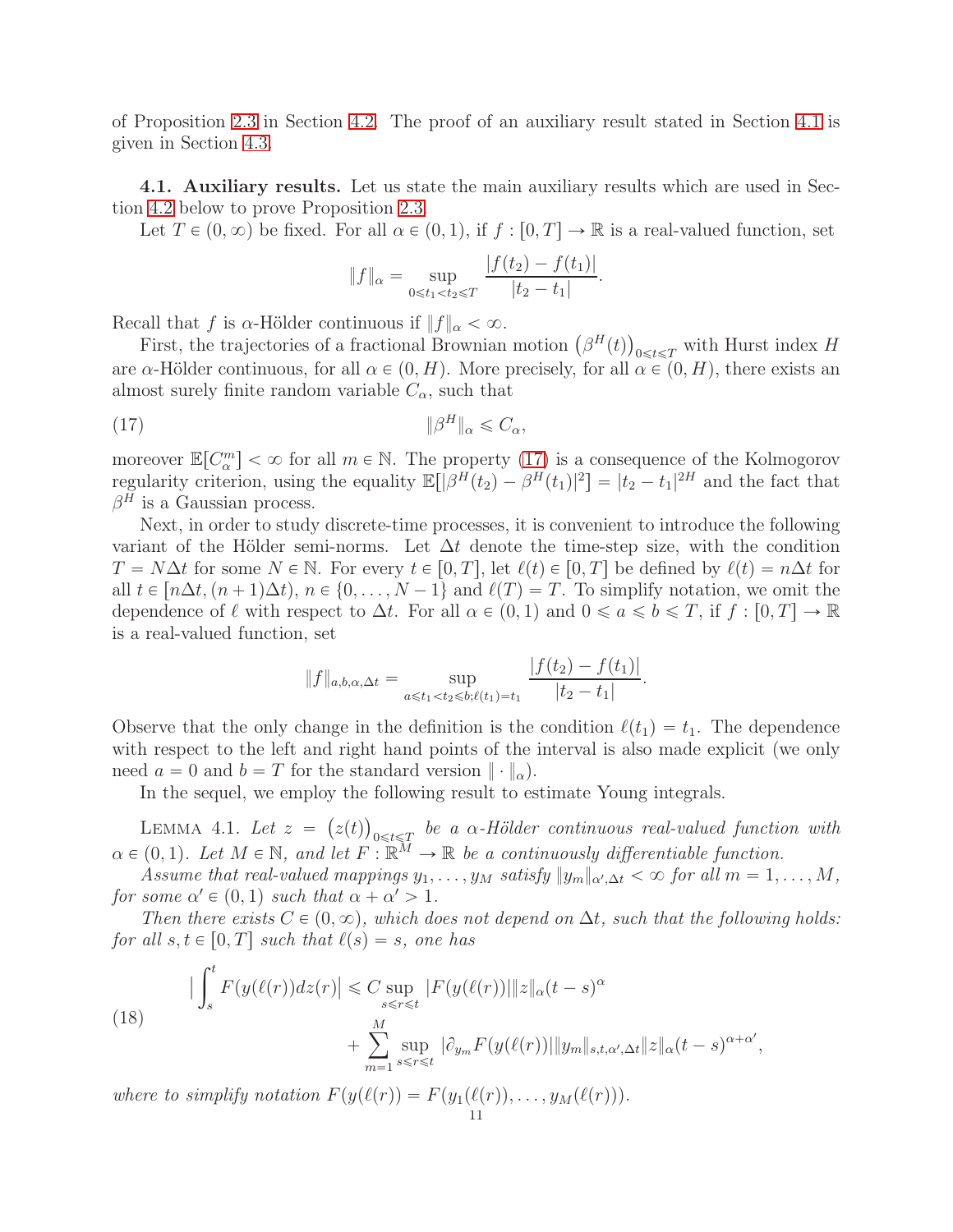Lemma [4.1](#page-10-2) is a variant of  $[6, \text{ Lemma A.1}],$  $[6, \text{ Lemma A.1}],$  $[6, \text{ Lemma A.1}],$  where the dependence with respect to  $\|y_m\|_{s,t\alpha',\Delta t}$  when m varies is made more explicit. This is instrumental in the proof of Lemma [4.2](#page-11-0) below, where bounds for derivatives are proved succesively. We refer to [[6](#page-19-11)] for the proof. Note that the standard inequalities for Young integrals, considering the standard Hölder semi-norm  $\|\cdot\|_{\alpha'}$  cannot be applied, since  $r \mapsto y(\ell(r))$  is piecewise constant, and thus in general is not (Hölder) continuous.

Let us now introduce a generalized version of the auxiliary scheme [\(12\)](#page-4-2): for all  $n \in$  $\{0, \ldots, N\}, k \in \{n, \ldots, N - 1\}$  and  $x \in \mathbb{R}$ , set

(19) 
$$
\overline{X}_{n,k+1}(x) = \overline{X}_{n,k}(x) + \overline{g}(\overline{X}_{n,k}(x))\delta \beta_k^H
$$

$$
\overline{X}_{n,n}(x) = x.
$$

The definition above is indeed a generalization of [\(12\)](#page-4-2): one has  $\overline{X}_n = \overline{X}_{0,n}(x_0)$  for all  $n \in \{0, \ldots, N\}.$ 

Finally, let us introduce the auxiliary functions  $u_n$ , for  $n \in \{0, \ldots, N\}$ , as follows. Given a real-valued mapping  $\varphi : \mathbb{R} \to \mathbb{R}$  of class  $\mathcal{C}_b^3$ , define

<span id="page-11-2"></span>(20) 
$$
u_n(x) = \varphi(\overline{X}_{n,N}(x))
$$

for all  $n \in \{0, \ldots, N\}$  and  $x \in \mathbb{R}$ . To simplify notation, the dependence of  $u_n$  with respect to the time-step size  $\Delta t$  is omitted. Note that  $u_N = \varphi$ . Observe that the  $u_n$ 's are random functions. They satisfy the following property: for all  $n \in \{0, \ldots, N-1\}$  and all  $x \in \mathbb{R}$ , one has

(21) 
$$
u_n(x) = u_{n+1}\left(x + \overline{g}(x)\delta\beta_n^H\right).
$$

Indeed, by construction  $\overline{X}_{n+1,N} \big( x + \overline{g}(x) \delta \beta_n^H \big) = \overline{X}_{n,N} (x)$ .

<span id="page-11-1"></span>We are now in position to state the main auxiliary result of this section.

<span id="page-11-0"></span>LEMMA 4.2. Assume that  $\varphi$  is of class  $\mathcal{C}_b^3$ . There exist an almost surely finite random variable  $\Lambda$ , and an almost surely positive random variable  $\Delta t_0 \leq T$ , such that for all  $\Delta t \in$  $(0, \Delta t_0)$  one has

<span id="page-11-3"></span>(22) 
$$
\sup_{0 \le n \le N} \sup_{x \in \mathbb{R}} \left( |u_n(x)| + |u'_n(x)| + |u''_n(x)| \right) \le \Lambda.
$$

The proof of Lemma [4.2](#page-11-0) is technical and is postponed to Section [4.3.](#page-13-0) The arguments are similar to those used in [[6](#page-19-11)] to prove boundedness of the solutions of Euler or Milstein schemes applied to SDEs driven by fractional Brownian motion. Indeed, the proof consists in first expressing the first and second order derivatives of  $u_n$  using solutions  $\eta_{n,N}$  and  $\zeta_{n,N}$ of variation equations (see equations [\(24\)](#page-13-1) and [\(25\)](#page-13-2) below), second in proving appropriate bounds.

REMARK 4.3. In the standard Brownian motion case (Section [3.2\)](#page-7-0), the role of  $u_n$  would be played by a function defined as  $\mathbb{E}[\varphi(X_{n,N}(x))]$ . The Markov property would play a key role in the analysis, and by homogeneity it would be sufficient to look at the properties of the mapping  $\mathbb{E}[\varphi(X_{0,n}(x))]$ .

In the fractional Brownian motion case, the Markov property is not satisfied, and taking expectation is not relevant. Instead of the Markov property, the flow property [\(21\)](#page-11-1) is satisfied. Observe that the auxiliary functions  $u_n$  need to be random. In addition,  $u_n$  needs to be defined in terms of  $\overline{X}_{n,N}$ , instead of  $\overline{X}_{0,N-n}$ , since the process is not time homogeneous.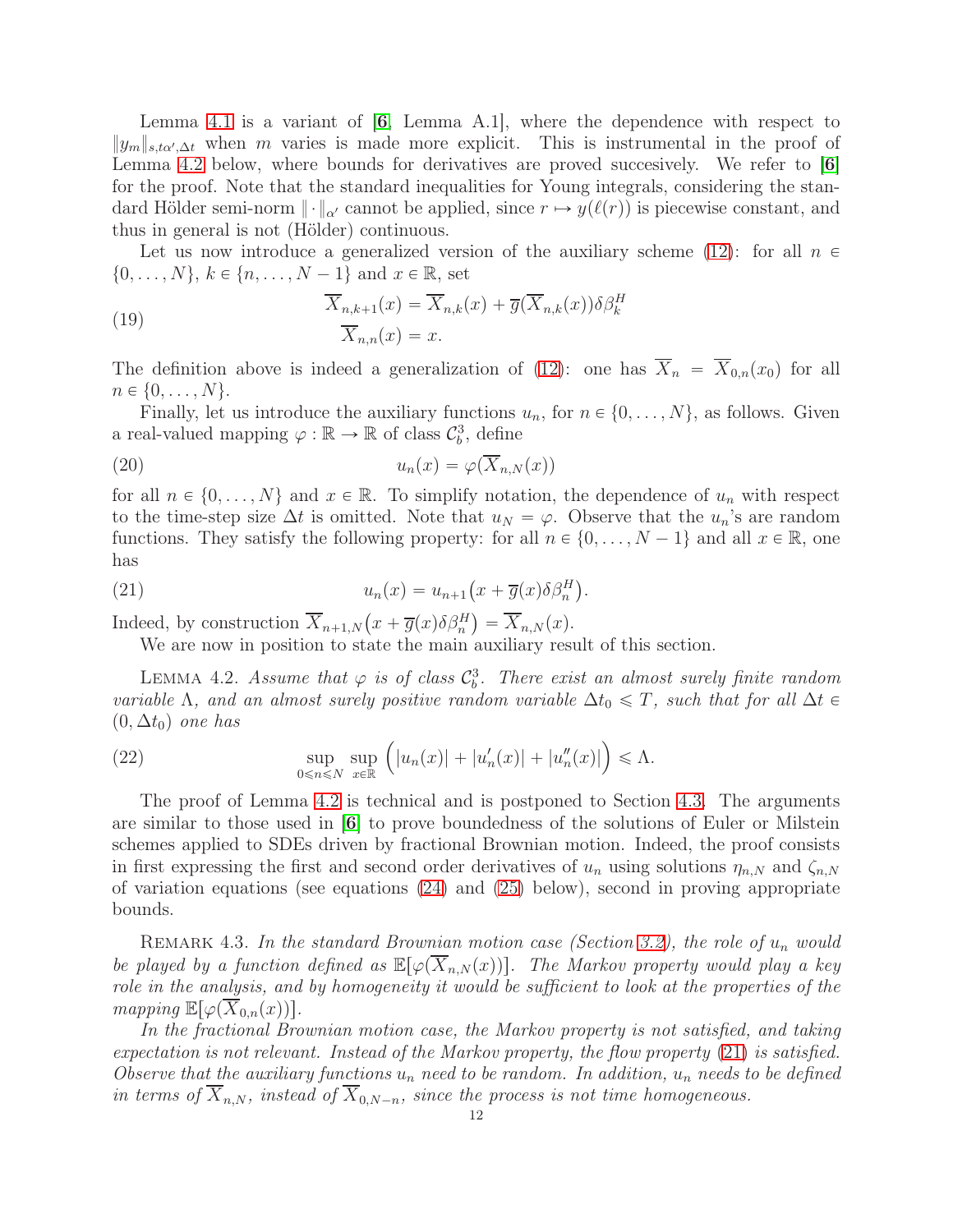Even if the increments of the fractional Brownian motion  $(\delta \beta^H_n)_{0 \le n \le N-1}$  are not indepen-dent, the definition [\(20\)](#page-11-2) of the random functions  $u_n$  above makes sense. In the property [\(21\)](#page-11-1), this lack of independence results in the following property:  $u_{n+1}$  is not independent of  $\delta \beta_n^H$ .

<span id="page-12-0"></span>4.2. Proof of Proposition [2.3](#page-5-3) in the general case. The objective of this section is to provide the proof of Proposition [2.3.](#page-5-3) The guideline of the proof is similar to the approach in the simplified case, except for the first step:

- the error is written in terms of the functions  $u_n$  defined by [\(20\)](#page-11-2) with a telescoping sum argument
- ' then the property [\(21\)](#page-11-1) and a second order Taylor expansion argument are used
- the first order term vanishes by definition of the averaged coefficient  $\overline{g}$
- the second order term is handled using the boundedness of  $u_n$ , uniformly in  $\Delta t$ , obtained in Lemma [4.2,](#page-11-0) using the condition  $H > 1/2$  for the Hurst index.

PROOF OF PROPOSITION [2.3](#page-5-3) IN THE GENERAL CASE. Let  $\varphi$  be of class  $\mathcal{C}_b^3$ , and let  $u_n$ be defined by [\(20\)](#page-11-2), for  $n = 0, \ldots, N$ . Recall that  $\mathbb{E}^H[\cdot]$  denotes the conditional expectation with respect to the  $\sigma$ -field  $\mathcal{F}^H$  generated by the fractional Brownian motion  $\beta^H$ . On the one hand, by definition of  $u_0$  one has  $\varphi(\overline{X}_N) = u_0(x_0) = \mathbb{E}^H[u_0(x_0)]$ , where  $x_0 = \overline{X}_0 = X_0^0(u_0)$  is a  $\mathcal{F}^H$ -measurable random variable). On the other hand, one has  $\varphi(X_N^0) = u_N(X_N^0)$ . Using a telescoping sum argument, one then obtains

$$
\mathbb{E}^{H}[\varphi(X_{N}^{0})] - \varphi(\overline{X}_{N}) = \mathbb{E}^{H}[u_{N}(X_{N}^{0})] - \mathbb{E}^{H}[u_{0}(X_{0}^{0})]
$$
  
\n
$$
= \sum_{n=0}^{N-1} (\mathbb{E}^{H}[u_{n+1}(X_{n+1}^{0})] - \mathbb{E}^{H}[u_{n}(X_{n}^{0})])
$$
  
\n
$$
= \sum_{n=0}^{N-1} \mathbb{E}^{H}[u_{n+1}(X_{n}^{0} + g(X_{n}^{0}, \gamma_{n})\delta\beta_{n}^{H}) - u_{n+1}(X_{n}^{0} + \overline{g}(X_{n}^{0})\delta\beta_{n}^{H})],
$$

where in the last line we have used the definition [\(11\)](#page-4-5) of the limiting scheme, and the property [\(21\)](#page-11-1) of the functions  $u_n$ .

A Taylor expansion argument then gives, for all  $n \in \{0, \ldots, N - 1\}$ 

$$
\mathbb{E}^{H}[u_{n+1}(X_{n}^{0} + g(X_{n}^{0}, \gamma_{n})\delta\beta_{n}^{H}) - u_{n+1}(X_{n}^{0} + \overline{g}(X_{n}^{0})\delta\beta_{n}^{H})] \n= \mathbb{E}^{H}[u'_{n+1}(X_{n}^{0})(g(X_{n}^{0}, \gamma_{n}) - \overline{g}(X_{n}^{0}))]\delta\beta_{n}^{H} + R_{n},
$$

with  $|R_n| \leq C \sup |u''_{n+1}(\cdot)|(\delta \beta_n^H)^2$ , since g is assumed to be bounded.

Assume that  $\Delta t$  satisfies the condition  $\Delta t \leq \Delta t_0$  where the random variable  $\Delta t_0$  is given in Lemma [4.2.](#page-11-0) On the one hand, using the Hölder continuity property [\(17\)](#page-10-1) of the fractional Brownian motion, with  $\alpha \in (\frac{1}{2}, H)$  and the bound for the second order derivative of  $u_n$  stated in Lemma [4.2,](#page-11-0) there exists an almost surely finite constant  $\Lambda$ , which does not depend on  $\Delta t$ , such that

$$
|R_n| \leq \Lambda \Delta t^{2\alpha}
$$

for all  $n \in \{0, \ldots, N - 1\}$ , if  $\Delta t \leq \Delta t_0$ .

On the other hand, using the definition of  $\overline{g}$  and conditioning with respect to  $X_n^0$ , one obtains the key property

$$
\mathbb{E}^H[u'_{n+1}(X_n^0)\big(g(X_n^0,\gamma_n)-\overline{g}(X_n^0)\big)\big]=0,
$$

which means that the first-order term vanishes for all  $n \in \{0, \ldots, N - 1\}$ .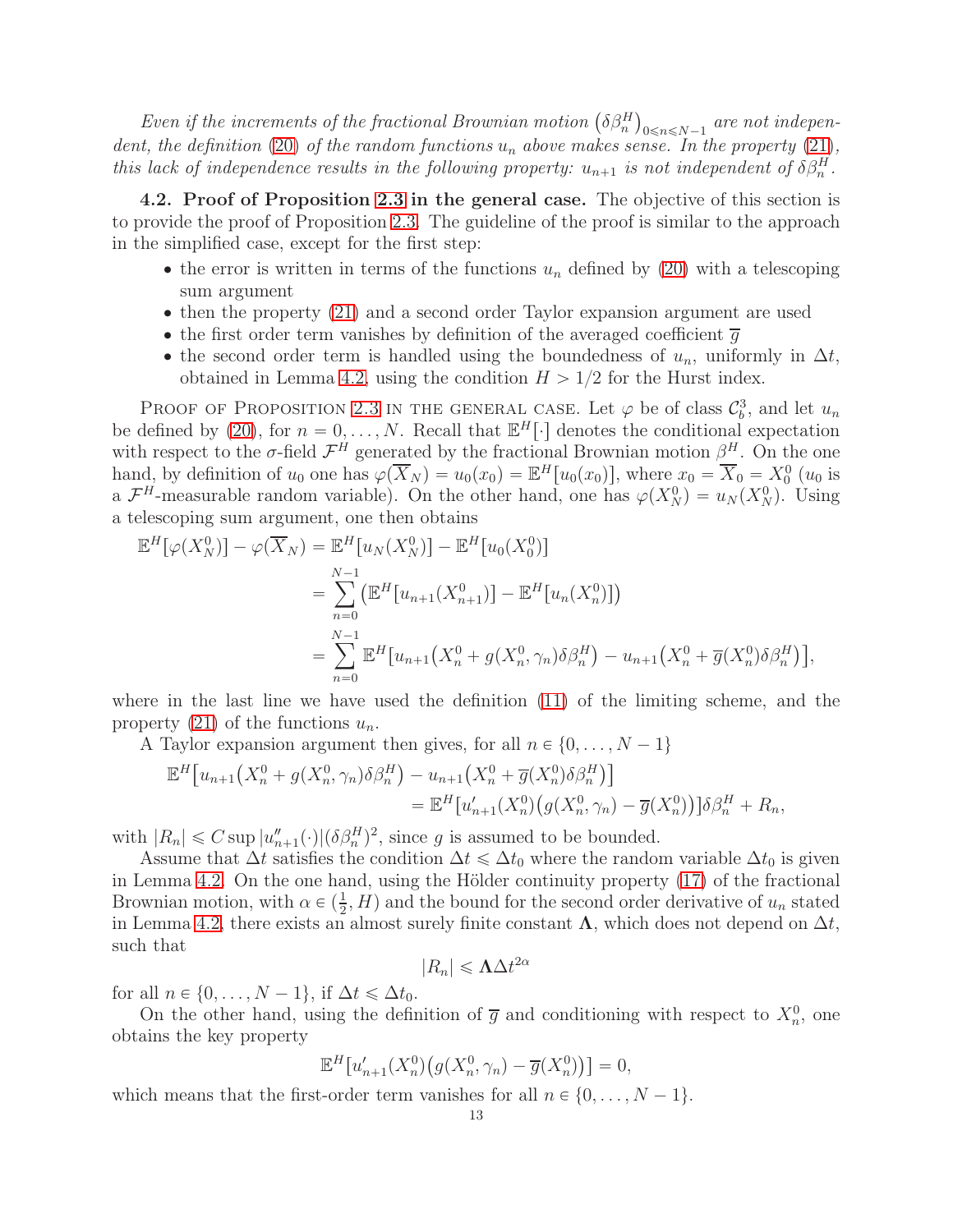Finally, one obtains

$$
\left|\mathbb{E}^H[\varphi(X_N^0)] - \varphi(\overline{X}_N)\right| \leq \sum_{n=0}^{N-1} |R_n| \leq \Lambda T \Delta t^{2\alpha - 1} \underset{\Delta t \to 0}{\longrightarrow} 0,
$$

almost surely, since  $\alpha$  is chosen such that  $2\alpha > 1$ .

Since  $\varphi$  is assumed to be bounded, by the dominated convergence theorem the almost sure convergence implies

$$
\mathbb{E}\big[\big|\mathbb{E}^H[\varphi(X_N^0)\big] - \varphi(\overline{X}_N)\big|\big] \underset{\Delta t \to 0}{\longrightarrow} 0.
$$

This holds for all functions  $\varphi$  of class  $\mathcal{C}_b^3$ .

This concludes the proof of Proposition [2.3](#page-5-3) in the general case.  $\Box$ 

REMARK 4.4. The proof above also handles the simplified case treated in Section [3,](#page-6-0) with a slightly different point of view. In that case  $u_n(x) = \varphi(x + \overline{g} \delta \beta_n^H)$ , and the proof of Lemma [4.2](#page-11-0) is straightforward in this simplified case.

<span id="page-13-0"></span>4.3. Proof of Lemma [4.2.](#page-11-0) It remains to give the proof of Lemma [4.2,](#page-11-0) which first requires to introduce additional notation. By the definition [\(20\)](#page-11-2) of the functions  $u_n$ , one has the following expressions for  $u'_n(x)$  and  $u''_n(x)$ :

<span id="page-13-3"></span>(23) 
$$
u'_{n}(x) = \varphi'(\overline{X}_{n,N}(x)) \eta_{n,N}(x) u''_{n}(x) = \varphi'(\overline{X}_{n,N}(x)) \zeta_{n,N}(x) + \varphi''(x) (\overline{X}_{n,N}(x)) (\eta_{n,N}(x))^{2},
$$

where for all  $n \in \{0, \ldots, N-1\}$ ,  $k \in \{n, \ldots, N-1\}$  and  $x \in \mathbb{R}$ , one has

<span id="page-13-1"></span>(24) 
$$
\eta_{n,k+1}(x) = \eta_{n,k}(x) + \overline{g}'(\overline{X}_{n,N}(x))\eta_{n,k}(x)\delta\beta_k^H
$$

and

<span id="page-13-2"></span>(25) 
$$
\zeta_{n,k+1}(x) = \zeta_{n,k}(x) + \overline{g}'(\overline{X}_{n,N}(x))\zeta_{n,k}(x)\delta\beta_k^H + \overline{g}''(\overline{X}_{n,N}(x))(\eta_{n,k}(x))^2\delta\beta_k^H
$$

with initial conditions  $\eta_{n,n}(x) = 1$  and  $\zeta_{n,n}(x) = 0$ .

The expressions in [\(23\)](#page-13-3) are obtained by recursion arguments. In the sequel, to simplify notation, we let  $\overline{X}_{n,k} = \overline{X}_{n,k}(x)$ ,  $\eta_{n,k} = \eta_{n,k}(x)$  and  $\zeta_{n,k} = \zeta_{n,k}(x)$ .

Let us introduce auxiliary continuous-time processes  $\tilde{X}_n$ ,  $\tilde{\eta}_n$  and  $\tilde{\zeta}_n$ , defined on the interval  $[t_n, T]$  (with  $t_n = n\Delta t$ ), for all  $n \in \{0, ..., N-1\}$ : for all  $k \in \{n, ..., N-1\}$ , if  $t \in [t_k, t_{k+1}),$ then

$$
\tilde{X}_n(t) = \overline{X}_{n,k} + \overline{g}(\overline{X}_{n,k}(\beta^H(t) - \beta_H(t_k))
$$
\n
$$
\tilde{\eta}_n(t) = \eta_{n,k} + \overline{g}'(\overline{X}_{n,k})\eta_{n,k}(\beta^H(t) - \beta^H(t_k))
$$
\n
$$
\tilde{\zeta}_n(t) = \zeta_{n,k} + \overline{g}'(\overline{X}_{n,k})\zeta_{n,k}(\beta^H(t) - \beta^H(t_k)) + \overline{g}''(\overline{X}_{n,k})(\eta_{n,k})^2(\beta^H(t) - \beta^H(t_k)).
$$

One has  $\tilde{X}_n(t_k) = \overline{X}_{n,k}, \tilde{\eta}_n(t_k) = \eta_{n,k}$  and  $\tilde{\zeta}_n(t_k) = \zeta_{n,k}$  for all  $n \leq k \leq N$ .

We are now in position to prove Lemma [4.2.](#page-11-0)

PROOF OF LEMMA [4.2.](#page-11-0) The proof is divided into three steps, where bounds for  $\tilde{X}_n$ ,  $\tilde{\eta}_n$ and  $\zeta_n$  are proved successively.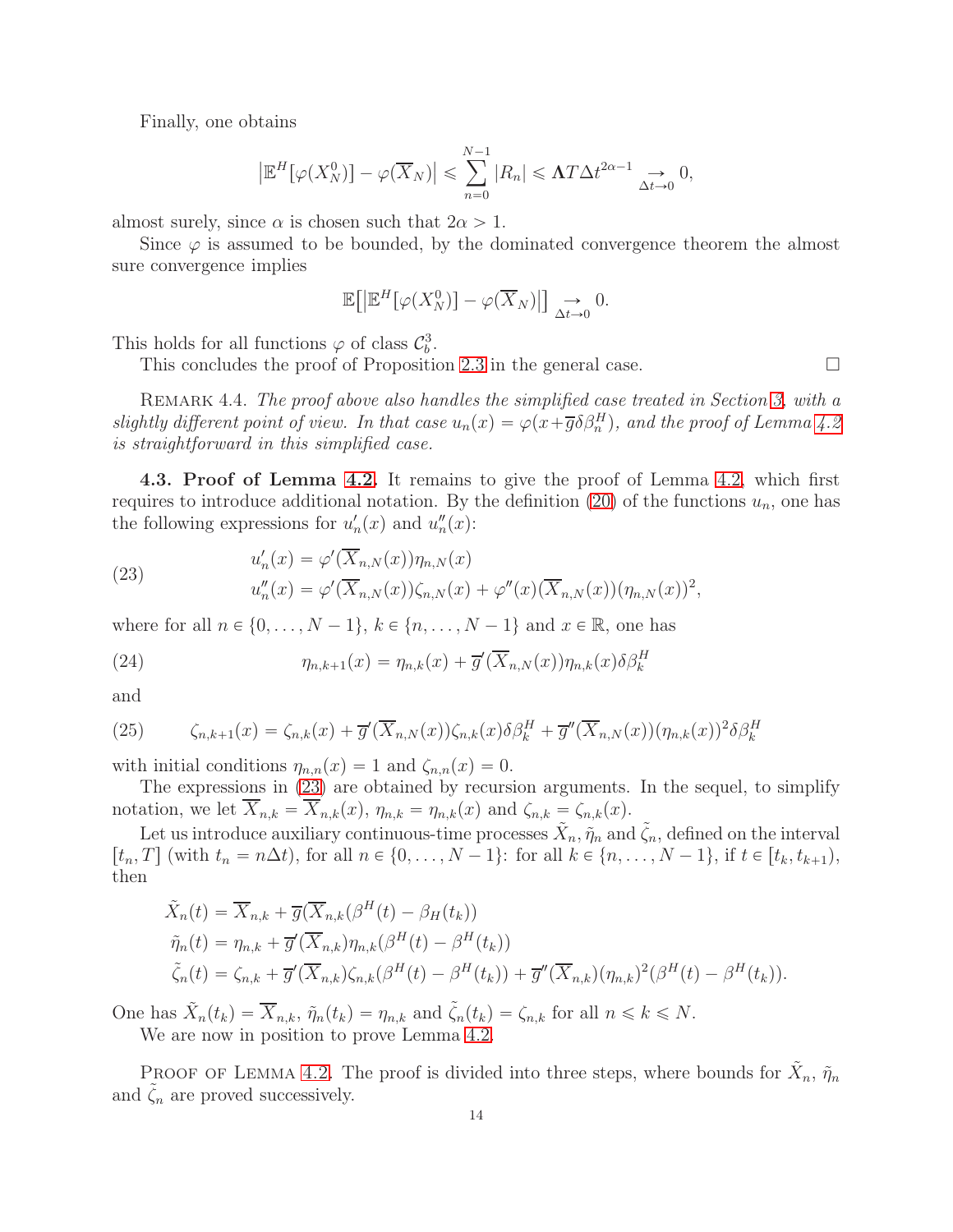**Step 1.** The auxiliary process  $\tilde{X}_n$  satisfies the following property: for all  $t_n \le s \le t \le T$ , such that  $s = \ell(s)$ , one has

$$
\tilde{X}_n(t) - \tilde{X}_n(s) = \int_s^t F_0(\tilde{X}_n(\ell(r))) d\beta^H(r),
$$

where  $F_0 = \overline{g}$ .

Using Lemma [4.1](#page-10-2) with  $\alpha = \alpha' \in (\frac{1}{2}, H)$ , and using the boundedness of  $\overline{g}$  and  $\overline{g}'$ , one obtains the inequality

$$
\|\tilde{X}_n\|_{s,t,\alpha,\Delta t} \leq C_0(g, \|\beta^H\|_{\alpha}) \Big(1 + (t-s)^{\alpha} \|\tilde{X}_n\|_{s,t,\alpha,\Delta t}\Big).
$$

Let  $\tau_0$  be a positive random variable, chosen such that

$$
C_0(g, \|\beta^H\|_{\alpha})\tau_0^{\alpha} \leq \frac{1}{2},
$$

and  $\tau_0 \leq T$ .

Then if  $s = \ell(s) \leq t$  satisfy  $t - s \leq \tau_0$ , one obtains

$$
\|\tilde{X}_n\|_{s,t,\alpha,\Delta t} \leq 2C_0(g, \|\beta^H\|_{\alpha}),
$$

which gives

$$
|\tilde{X}_n(t)| \leq |\tilde{X}_n(s)| + 2\tau_0^{\alpha} C_0(g, \|\beta^H\|_{\alpha}).
$$

If the time step size  $\Delta t$  satisfies  $\Delta t \leq \tau_0$ , one thus obtains

$$
|\overline{X}_{n,k_2}| \leqslant |\overline{X}_{n,k_1}| + 2\tau_0^{\alpha} C_0(g, \|\beta^H\|_{\alpha})
$$

for integers  $k_1 < k_2$  such that  $(k_2 - k_1)\Delta t \leq \tau_0$ , and iterating the argument and using the condition  $\overline{X}_{n,n} = x$ , one obtains

$$
|\overline{X}_{n,k}| \leq |x| + 2N_0 \tau_0^{\alpha} C_0(g, \|\beta^H\|_{\alpha})
$$

where the integer  $N_0$  is chosen such that  $N_0 \tau_0 \geq T$ , for all  $k \in \{n, \ldots, N\}$ , if  $\Delta t \leq \tau_0$ .

**Step 2.** The auxiliary process  $\tilde{\eta}_n$  satisfies the following property: for all  $t_n \leq s \leq t \leq T$ , such that  $s = \ell(s)$ , one has

$$
\tilde{\eta}_n(t) - \tilde{\eta}_n(s) = \int_s^t F_1(\tilde{X}_n(\ell(r)), \tilde{\eta}_n(\ell(r))) d\beta^H(r),
$$

where  $F_1(x, \eta) = \overline{g}'(x)\eta$ . Note that  $|F_1(x, \eta)| + |\partial_x F_1(x, \eta)| \leq C|\eta|$  and  $|\partial_\eta F_1(x, \eta)| \leq C$ .

Using Lemma [4.1](#page-10-2) with  $\alpha = \alpha' \in (\frac{1}{2}, H)$ , and using the boundedness of  $\overline{g}$ ,  $\overline{g}'$  and  $\overline{g}''$ , one obtains the inequality

$$
\|\tilde{\eta}_n\|_{s,t,\alpha,\Delta t} \leq C_1(g) \|\beta^H\|_{\alpha} \|\tilde{\eta}_n\|_{s,t,\infty} + C_1(g) \|\beta^H\|_{\alpha} (t-s)^{\alpha} \Big( \|\tilde{\eta}_n\|_{s,t,\infty} \|\tilde{X}_n\|_{s,t,\alpha,\Delta t} + \|\tilde{\eta}_n\|_{s,t,\alpha,\Delta t} \Big),
$$

where  $\|\tilde{\eta}_n\|_{s,t,\infty} = \sup_{r \in [s,t]} |\tilde{\eta}_n(r)|.$ 

Owing to Step 1, if  $t - s \leq \tau_0$ , one has  $\|\tilde{X}_n\|_{s,t,\alpha,\Delta t} \leq 2C_0(g, \|\beta^H\|_{\alpha})$ . In addition, one has  $\|\tilde{\eta}_n\|_{s,t,\infty} \leqslant |\tilde{\eta}_n(s)| + (t-s)^{\alpha} \|\eta\|_{s,t,\alpha,\Delta t}.$ 

One thus obtains an inequality of the type

$$
\|\tilde{\eta}_n\|_{s,t,\alpha,\Delta t} \leq C_1(g, \|\beta\|_{\alpha}) \Big( |\tilde{\eta}_n(s)| + (t-s)^{\alpha} \|\tilde{\eta}_n\|_{s,t,\alpha,\Delta t} \Big)
$$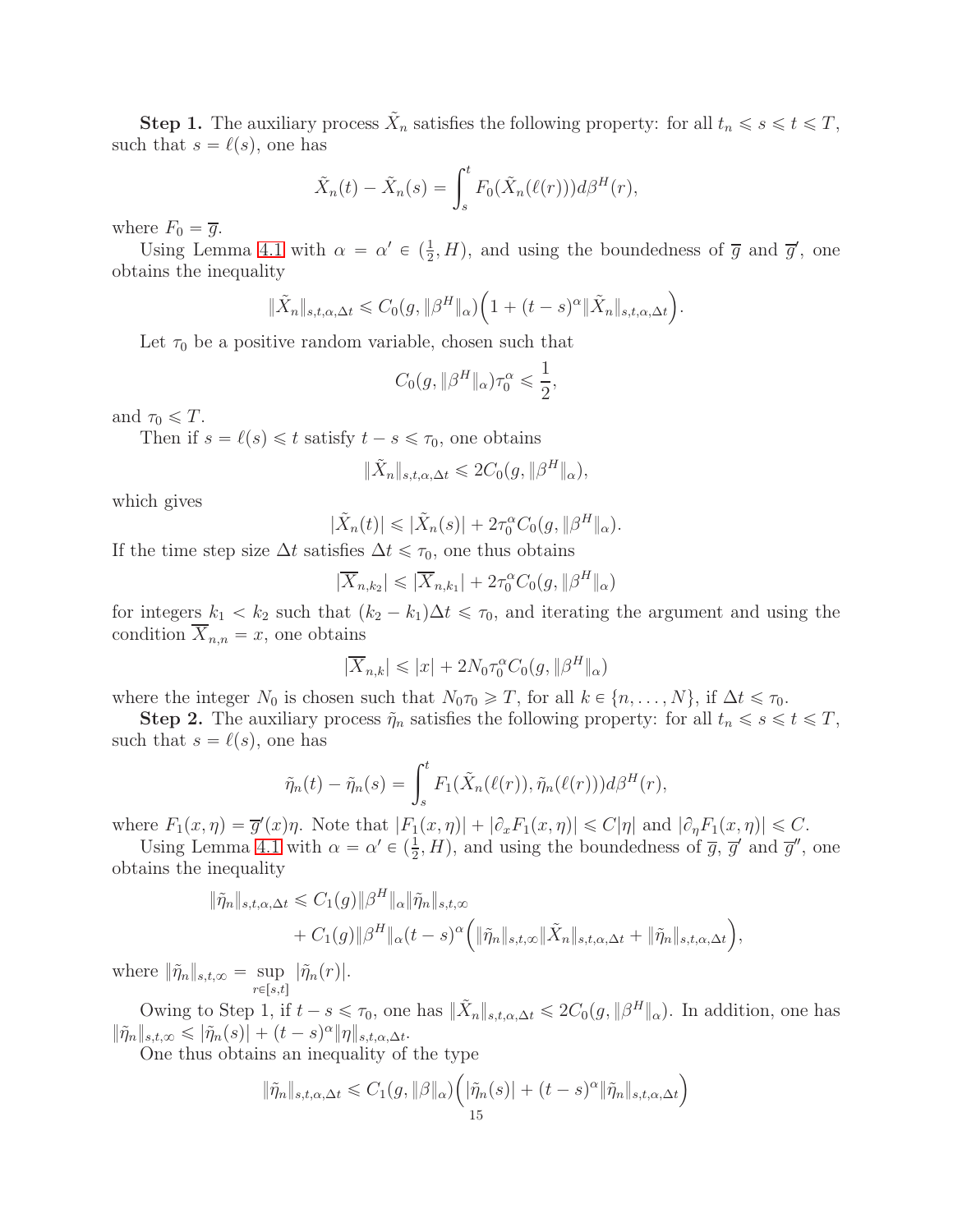if  $t \geq s = \ell(s)$  and  $t - s \leq \tau_0$ . Let  $\tau_1$  be a positive random variable, chosen such that

$$
C_1(g, \|\beta\|_{\alpha})\tau_1^{\alpha} \leqslant \frac{1}{2}
$$

and  $\tau_1 \leq \tau_0$ .

Then if  $s = \ell(s) \leq t$  satisfy  $t - s \leq \tau_1$ , one obtains

$$
\|\tilde{\eta}_n\|_{s,t,\alpha,\Delta t} \leq 2C_1(g, \|\beta\|_{\alpha})|\tilde{\eta}_n(s)|,
$$

which gives

$$
|\tilde{\eta}_n(t)| \leq (1 + 2C_1(g, \|\beta\|_{\alpha})\tau_1^{\alpha})|\tilde{\eta}_n(s)|.
$$

If the time step size satisfies  $\Delta t \leq \tau_1$ , one thus obtains

$$
|\eta_{n,k_2}| \leq (1 + 2C_1(g, \|\beta\|_{\alpha})\tau_1^{\alpha})|\eta_{n,k_1}|
$$

for integers  $k_1 < k_2$  such that  $(k_2 - k_1)\Delta t \leq \tau_1$ , and iterating the argument and using the condition  $\eta_{n,n} = 1$  one obtains

<span id="page-15-0"></span>
$$
|\eta_{n,k}| \leq (1 + 2C_1(g, \|\beta\|_{\alpha})\tau_1^{\alpha})^{N_1}
$$

where the integer  $N_1$  is chosen such that  $N_1\tau_1 \geq T$ , for all  $k \in \{n, \ldots, N\}$ , if  $\Delta t \leq \tau_1$ . This implies the uniform bound

(26) 
$$
\|\tilde{\eta}_n\|_{t_n,T,\infty} \leq C_1'(g, \|\beta^H\|_{\alpha}),
$$

which holds for all  $\Delta t \leq \tau_1$  and all  $n \in \{0, \ldots, N\}.$ 

**Step 3.** The auxiliary process  $\zeta_n$  satisfies the following property: for all  $t_n \le s \le t \le T$ , such that  $s = \ell(s)$ , one has

$$
\tilde{\zeta}_n(t) - \tilde{\zeta}_n(s) = \int_s^t F_2(\tilde{X}_n(\ell(r)), \tilde{\eta}_n(\ell(r)), \tilde{\eta}_n(\ell(r))) d\beta^H(r),
$$

where  $F_2(x, \eta, \zeta) = \overline{g}'(x)\zeta + \overline{g}''(x)\eta^2$ . Note that  $|F_2(x, \eta, \zeta)| + |\partial_x F_2(x, \eta, \zeta)| \leq C|\zeta| + C|\eta|^2$ ,  $|\partial_{\eta}F_2(x, \eta, \zeta)| \leq C|\eta|$  and  $|\partial_{\zeta}F_2(x, \eta, \zeta)| \leq C$ .

Using Lemma [4.1](#page-10-2) with  $\alpha = \alpha' \in (\frac{1}{2}, H)$ , and using the boundedness of  $\overline{g}$ ,  $\overline{g}'$ ,  $\overline{g}''$  and  $\overline{g}^{(3)}$ , one obtains the inequality

$$
\|\tilde{\zeta}_n\|_{s,t,\alpha,\Delta t} \leq C_1(g)\|\beta^H\|_{\alpha}(\|\tilde{\zeta}_n\|_{s,t,\infty} + \|\tilde{\eta}_n\|_{s,t,\infty}^2) + C_2(g)\|\beta^H\|_{\alpha}(t-s)^{\alpha} \Big( \|\tilde{\zeta}_n\|_{s,t,\infty} + \|\tilde{\eta}_n\|_{s,t,\infty}^2 \Big) \|\tilde{X}_n\|_{s,t,\alpha,\Delta t} + \|\tilde{\eta}_n\|_{s,t,\infty} \|\tilde{\eta}_n\|_{s,t,\alpha,\Delta t} + \|\tilde{\zeta}_n\|_{s,t,\alpha,\Delta t} \Big),
$$

where  $\|\tilde{\eta}_n\|_{s,t,\infty} = \sup_{r \in [s,t]} |\tilde{\eta}_n(r)|$  and  $\|\tilde{\zeta}_n\|_{s,t,\infty} = \sup_{r \in [s,t]} |\tilde{\zeta}_n(r)|$ .

Owing to Steps 1 and 2, if  $t - s \leq \tau_1$ , one has  $\|\tilde{X}_n\|_{s,t,\alpha,\Delta t} \leq C_0'(g, \|{\beta}^H\|_{\alpha})$  and  $\|\tilde{\eta}_n\|_{s,t,\infty} \leq$  $C'_1(g, \|\beta^H\|_{\alpha})$ , and one has the uniform bound  $\|\tilde{\eta}_n\|_{t_n,T,\infty} \leq C'_1(g, \beta^H\|_{\alpha})$  if  $\Delta t \leq \tau_1$ . In addition, one has  $\|\tilde{\zeta}_n\|_{s,t,\infty} \leq \left|\tilde{\zeta}_n(s)\right| + (t-s)^{\alpha} \|\zeta\|_{s,t,\alpha,\Delta t}.$ 

One thus obtains an inequality of the type

$$
\|\tilde{\zeta}_n\|_{s,t,\alpha,\Delta t} \leq C_2(g,\|\beta\|_{\alpha}) \Big(1+|\tilde{\zeta}_n(s)|+(t-s)^{\alpha}\|\tilde{\zeta}_n\|_{s,t,\alpha,\Delta t}\Big)
$$

if  $t \geq s = \ell(s)$  and  $t - s \leq \tau_0$ . Let  $\tau_2$  be a positive random variable, chosen such that

$$
C_2(g, \|\beta\|_{\alpha})\tau_2^{\alpha} \leq \frac{1}{2}
$$

and  $\tau_2 \leqslant \tau_1$ .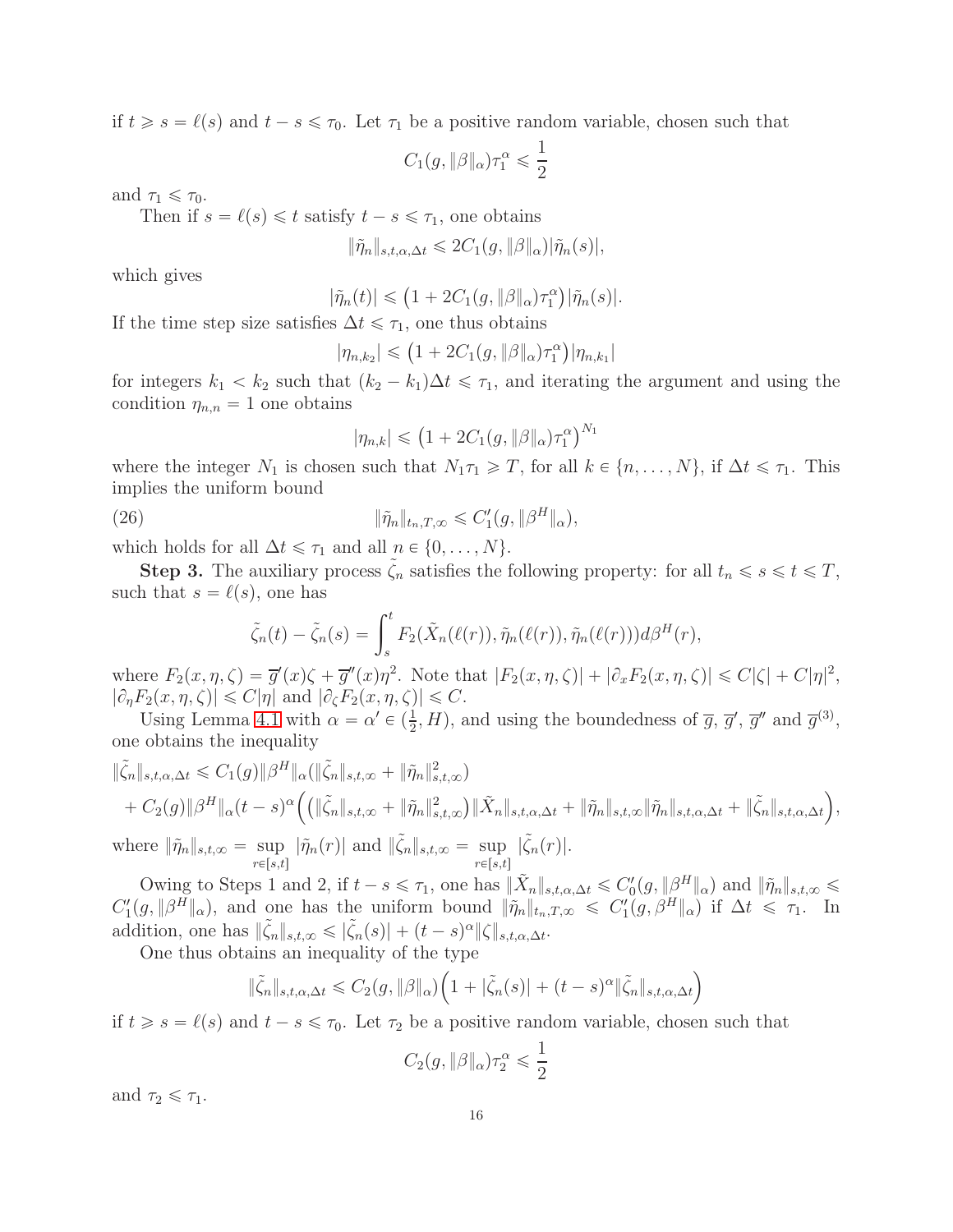Then if  $s = \ell(s) \leq t$  satisfy  $t - s \leq \tau_1$ , one obtains

$$
\|\tilde{\zeta}_n\|_{s,t,\alpha,\Delta t} \leq 2C_2(g,\|\beta\|_{\alpha})(1+|\tilde{\zeta}_n(s)|),
$$

which gives

$$
|\tilde{\zeta}_n(t)| \leq (1 + 2C_2(g, \|\beta\|_{\alpha})\tau_2^{\alpha})|\tilde{\zeta}_n(s)| + 2C_2(g, \|\beta\|_{\alpha})\tau_2^{\alpha}.
$$

If the time step size satisfies  $\Delta t \leq \tau_2$ , one thus obtains

$$
|\zeta_{n,k_2}| \leq (1 + 2C_2(g, \|\beta\|_{\alpha})\tau_2^{\alpha})|\zeta_{n,k_1}| + 2C_2(g, \|\beta\|_{\alpha})\tau_2^{\alpha}
$$

for integers  $k_1 < k_2$  such that  $(k_2 - k_1)\Delta t \leq \tau_1$ , and iterating the argument and using the condition  $\zeta_{n,n} = 0$  one obtains

<span id="page-16-1"></span>
$$
|\zeta_{n,k}| \leq (1 + 2C_2(g, \|\beta\|_{\alpha})\tau_2^{\alpha})^{N_2}
$$

where the integer  $N_2$  is chosen such that  $N_2\tau_2 \geq T$ , for all  $k \in \{n, \ldots, N\}$ , if  $\Delta t \leq \tau_2$ . This implies the uniform bound

(27) 
$$
\|\tilde{\zeta}_n\|_{t_n,T,\infty} \leq C_2'(g, \|\beta^H\|_{\alpha}),
$$

which holds for all  $\Delta t \leq \tau_1$  and all  $n \in \{0, \ldots, N\}.$ 

#### Conclusion

Owing to the expressions [\(23\)](#page-13-3) for  $u'_n(x)$  and  $u''_n(x)$ , and to the bounds [\(26\)](#page-15-0) and [\(27\)](#page-16-1) for  $\eta_{n,N} = \tilde{\eta}_n(T)$  and  $\zeta_{n,N} = \tilde{\zeta}_n(T)$ , one obtains

$$
\sup_{x \in \mathbb{R}} (|u_n(x)| + |u'_n(x)| + |u''_n(x)|) \le \Lambda
$$

for all  $n \in \{0, \ldots, N\}$ , where  $\Lambda$  is an almost surely finite random variable, if  $\Delta t \leq \Delta t_0 = \tau_2$ where  $\tau_2$  is the positive random variable constructed in Step 3 above.

<span id="page-16-0"></span>This concludes the proof of [\(22\)](#page-11-3).

 $\Box$ 

# 5. Discussion

In this article, we have studied a class of Euler schemes [\(3\)](#page-1-0) for slow-fast systems of sto-chastic differential equations [\(1\)](#page-0-0). The slow component  $X^{\epsilon}$  is driven by a fractional Brownian motion with Hurst index  $H > 1/2$ , and converges in probability to a process  $\overline{X}$ , owing to the averaging principle recently proved in [[3](#page-19-3)]. We have proved that well-chosen numerical schemes are able to reproduce a version of the averaging principle at the discrete-time level: they satisfy the asymptotic preserving property stated in Theorem [2.2.](#page-5-0) In particular, the time-step size  $\Delta t$  can be chosen independently of the time scale separation parameter  $\epsilon$ . We have illustrated the differences with the standard Brownian motion case treated in the recent work  $|1|$  $|1|$  $|1|$ .

We have left open the important question of proving error estimates: is it possible to prove a uniform accuracy property (as in  $\mathbf{1}$  $\mathbf{1}$  $\mathbf{1}$ ) in the standard Brownian case), *i.e.* an error estimate depending on  $\Delta t$ , uniform with respect to  $\epsilon$ ? Studying this question may require more involved techniques (such as the ones employed in [[6](#page-19-11)] and references therein) than those used in this manuscript. More precisely, it is challenging to prove error estimates for

$$
\mathbb{E}\big[\big|\mathbb{E}^H\big[\varphi(X_N^{\epsilon})\big]-\mathbb{E}^H\big[\varphi(\overline{X}_N^0)\big]\big|\big]
$$

when  $\epsilon \to 0$ , for fixed  $\Delta t > 0$ , which are uniform with respect to  $\Delta t$ .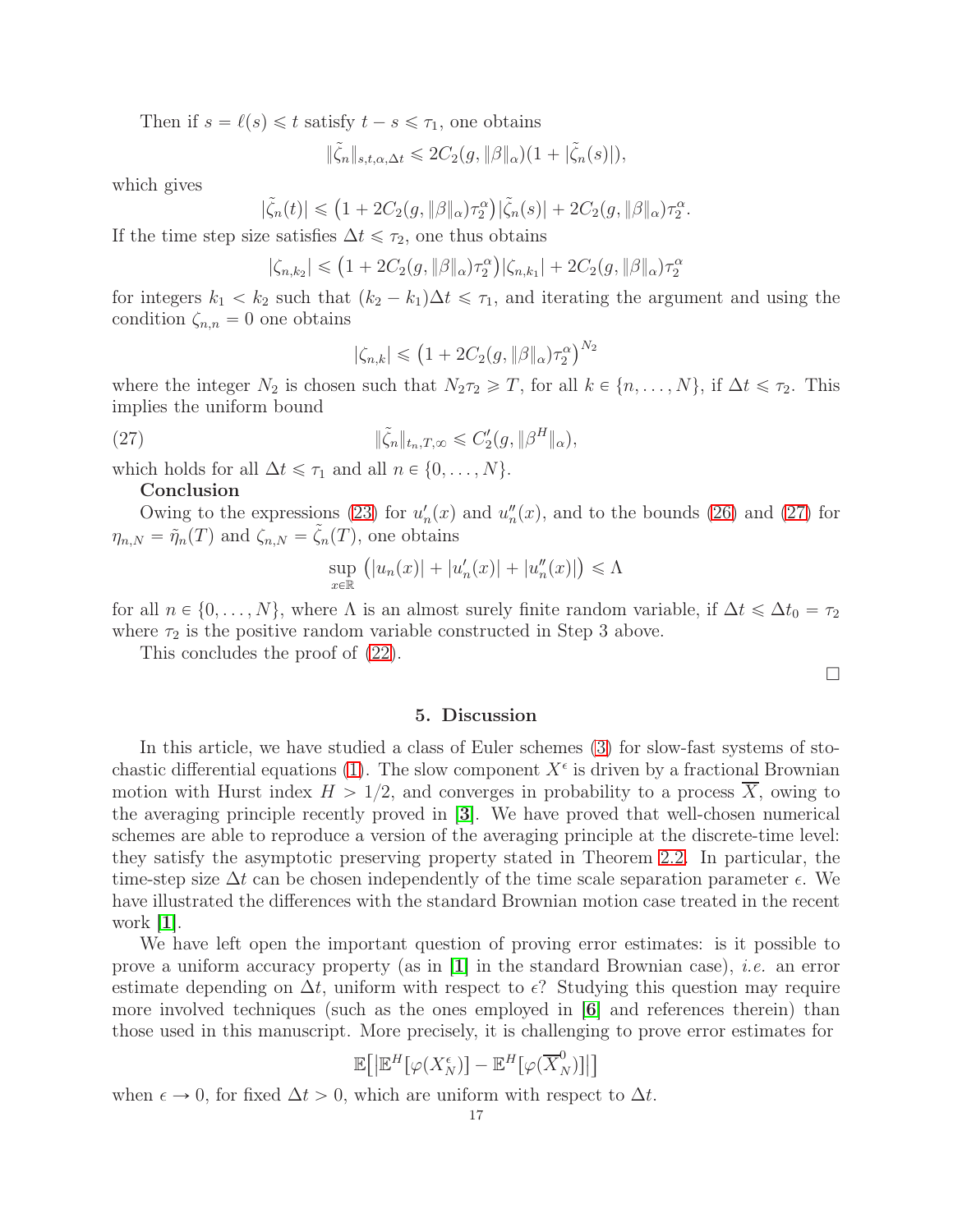Note that obtaining nice error estimates when  $\Delta t \to 0$  and/or  $\epsilon \to 0$  may provide an alternative proof of the averaging principle from [[3](#page-19-3)] by a temporal discretization technique (similar to the one proposed in the seminal article [[4](#page-19-6)] in the standard Brownian motion case). In this article, we have assumed that the Hurst index satisfies  $H > 1/2$ . To the best of our knowledge, the validity and the expression of the averaging principle for SDEs driven by a fractional Brownian motion with Hurst index  $H < 1/2$  is not known. The construction of well-chosen numerical schemes, with associated nice error estimates, may provide a strategy to generalize the averaging principle to the case  $H < 1/2$ . The scheme would then be asymptotic preserving – but stating this property needs to identify the limit at the theoretical level. We leave the challenging question of the generalization for  $H < 1/2$ for future works.

As mentioned at the beginning of Section [2,](#page-2-0) it is straightforward to generalize the results of this manuscript to higher dimensional situation. It would also be straightforward to consider systems of the type

$$
\begin{cases} dX^{\epsilon}(t) = f(X^{\epsilon}, m^{\epsilon})dt + \sum_{j=1}^{m} g_j(X^{\epsilon}(t), m^{\epsilon}(t))d\beta_j^{H}(t), \\ dm^{\epsilon}(t) = -\frac{1}{\epsilon}m^{\epsilon}(t)dt + \frac{\sqrt{2}}{\sqrt{\epsilon}}\sigma(X^{\epsilon}(t))dB(t), \end{cases}
$$

where  $X^{\epsilon}(t) \in \mathbb{R}^{d}$ ,  $\sigma_j : \mathbb{R}^{d} \times \mathbb{R} \to \mathbb{R}^{d}$ , and  $\beta_j^H$  are independent fractional Brownian motions. In particular the treatment of the drift term  $f$  has been performed in [[1](#page-19-9)], this is why assuming that  $f(x, m) = 0$  in the present article is legitimate, in order to focus on the main features due to the fractional Brownian motion. Assuming that  $\sigma(x) = 1$  also simplifies the presentation, however it is straightforward to check that the proof of Proposition [2.3](#page-5-3) remains unchanged (up to modifying notation), thus Theorem [2.2](#page-5-0) also holds in this case.

Instead of using the standard Euler scheme [\(3\)](#page-1-0) to discretize the slow component  $X^{\epsilon}$ of [\(1\)](#page-0-0), in order to increase the performance it would be tempting to employ the scheme studied in  $|6|$  $|6|$  $|6|$ , of the type

$$
X_{n+1}^{\epsilon} = X_n^{\epsilon} + g(X_n^{\epsilon}, m_{n+1}^{\epsilon})(\beta^{H}(t_{n+1}) - \beta^{H}(t_n)) + \frac{1}{2}(\nabla_x gg)(X_n^{\epsilon}, m_{n+1}^{\epsilon})\Delta t^{2H}.
$$

The definition of  $m_n^{\epsilon}$  is not modified from [\(3\)](#page-1-0). When  $\epsilon \to 0$ , one obtains the limiting scheme

$$
X_{n+1}^{0} = X_{n}^{0} + g(X_{n}^{0}, \gamma_{n}) (\beta^{H}(t_{n+1}) - \beta^{H}(t_{n})) + \frac{1}{2} (\nabla_{x}gg)(X_{n}^{\epsilon}, \gamma_{n}) \Delta t^{2H}.
$$

This scheme is consistent (when  $\Delta t \to 0$ ) with the solution of the averaged equation, however it is not clear that the good performance of the modified scheme is preserved when  $\epsilon = 0$ : we have  $\mathbb{E}[g(\cdot,\gamma_n)] = \overline{g}(\cdot)$ , however in general one may have  $\mathbb{E}[(\nabla_x gg)(\cdot,\gamma_n)] \neq (\nabla_x \overline{gg})(\cdot)$ however observe that the equality holds if  $d = 1$ . The construction of more efficient methods than the standard Euler scheme when both  $\epsilon > 0$  and  $\epsilon = 0$  may be investigated in future works.

# Acknowledgments

The author would like to thank Martin Hairer for discussions when this work was initiated, and Shmuel Rakotonirina-Ricquebourg for discussions concerning the proof of Lemma [2.1.](#page-3-1)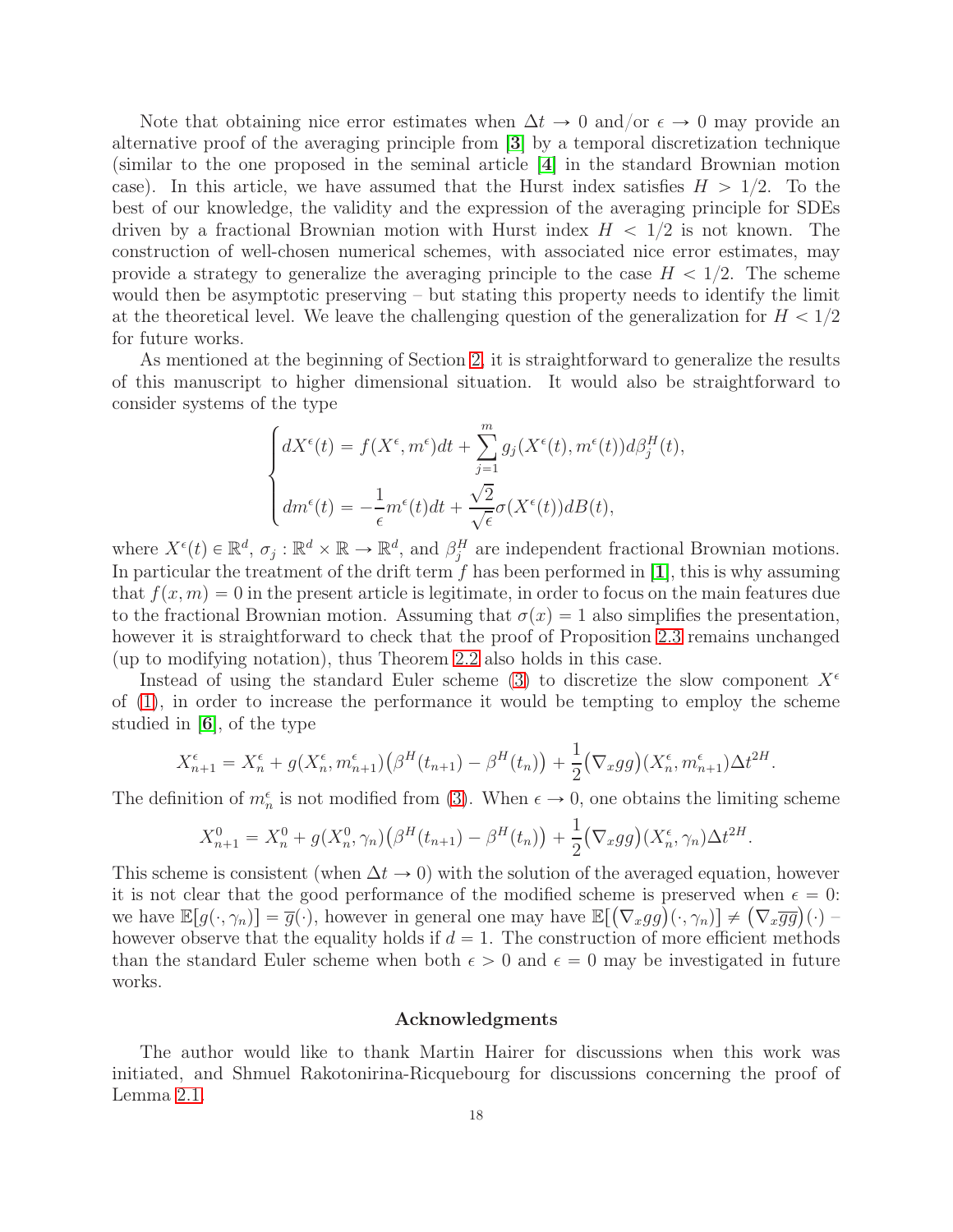# Appendix A. Proof of Lemma [2.1](#page-3-1)

PROOF. Proof that  $(i) \Rightarrow (ii)$ . Assume that  $X_N \to X$  in probability. For any function  $\varphi$ of class  $\mathcal{C}_b^K$ ,  $\varphi$  is bounded and Lipschitz continuous, thus there exists  $C(\varphi) \in (0, \infty)$  such that

$$
\mathbb{E}\big[\big|\mathbb{E}[\varphi(X_N)|\mathcal{G}] - \varphi(X)\big|\big] \le \mathbb{E}\big[\big|\varphi(X_N) - \varphi(X)\big|\big] \le C(\varphi)\mathbb{E}\big[\min(|X_N - X|, 1)\big] \underset{N \to \infty}{\to} 0,
$$

where the last step is a consequence of convergence in probability. As a consequence (i) implies (ii).

*Proof that (ii)* $\Rightarrow$  (*i*). Introduce an auxiliary function  $\varphi : \mathbb{R} \to \mathbb{R}$  be such that

- $\bullet$   $\varphi$  is of class  $\mathcal{C}^{\infty}$
- $\varphi(x) = 0$  if  $|x| \leq \frac{1}{2}$
- $\bullet \varphi(x) = 0 \text{ if } |x| \geq 1$
- $0 \le \varphi(x) \le 1$  if  $\frac{1}{2} \le |x| \le 1$ .

For every  $k \in \mathbb{Z}$  and  $\eta \in (0, 1)$ , introduce the interval  $I_{k,\eta} = \left[\frac{k\eta}{2}, \frac{(k+1)\eta}{2}\right]$  $\frac{(n+1)\eta}{2}$ ,  $m_{k,\eta} = \frac{2k\eta+1}{4}$  $\frac{\eta+1}{4}$  and the function

$$
\varphi_{k,\eta}=\varphi\big(\eta^{-1}(\cdot-m_{k,\eta})\big).
$$

Then  $\varphi_{k,\eta}$  is of class  $\mathcal{C}_b^K$  (where K is an arbitrary integer).

For all  $\eta \in (0, 1)$ , one has

$$
\mathbb{P}(|X_N - X| > \eta) = \sum_{k \in \mathbb{Z}} \mathbb{E}[\mathbb{1}_{|X_N - X| > \eta} \mathbb{1}_{X \in I_{k,\eta}}].
$$

Owing to the dominated convergence theorem – one has  $\mathbb{E}[\mathbb{1}_{|X_N - X| > \eta} \mathbb{1}_{X \in I_{k,\eta}}] \leq \mathbb{P}(X \in I_{k,\eta})$ with  $\sum_{k\in\mathbb{Z}} \mathbb{P}(X \in I_{k,\eta}) = 1$  – it suffices to prove that for all  $k \in \mathbb{Z}$  one has

$$
\mathbb{E}\big[\mathbb{1}_{|X_N-X|>\eta}\mathbb{1}_{X\in I_{k,\eta}}\big]\underset{N\to\infty}{\longrightarrow}0.
$$

Note that combining the conditions  $|X_N - X| > \eta$  and  $X \in I_{k,\eta}$  implies that  $\varphi_{k,\eta}(X_N) = 1$ and  $\varphi_{k,n}(X) = 0$ . Using the fact that X is G-measurable, one thus obtains

$$
\mathbb{E}[\mathbb{1}_{|X_N - X| > \eta} \mathbb{1}_{X \in I_{k,\eta}}] \leq \mathbb{E}[\varphi_{k,\eta}(X_N) \mathbb{1}_{X \in I_{k,\eta}}]
$$
  
\n
$$
\leq \mathbb{E}[\mathbb{E}[\varphi_{k,\eta}(X_N)|\mathcal{G}] \mathbb{1}_{X \in I_{k,\eta}}]
$$
  
\n
$$
\leq \mathbb{E}[(\mathbb{E}[\varphi_{k,\eta}(X_N)|\mathcal{G}] - \varphi_{k,\eta}(X)) \mathbb{1}_{X \in I_{k,\eta}}]
$$
  
\n
$$
\leq \mathbb{E}[\mathbb{E}[\varphi_{k,\eta}(X_N)|\mathcal{G}] - \varphi_{k,\eta}(X)]] \underset{n \to \infty}{\to} 0,
$$

using the assumption that (ii) holds, with  $\varphi = \varphi_{k,n}$ .

Applying the dominated convergence theorem then gives

$$
\mathbb{P}(|X_N - X| > \eta) \underset{N \to \infty}{\to} 0,
$$

for all  $\eta \in (0, 1)$ . As a consequence  $X_N$  converges to X in probability when  $N \to \infty$ , and (ii) implies (i).

This concludes the proof.  $\Box$